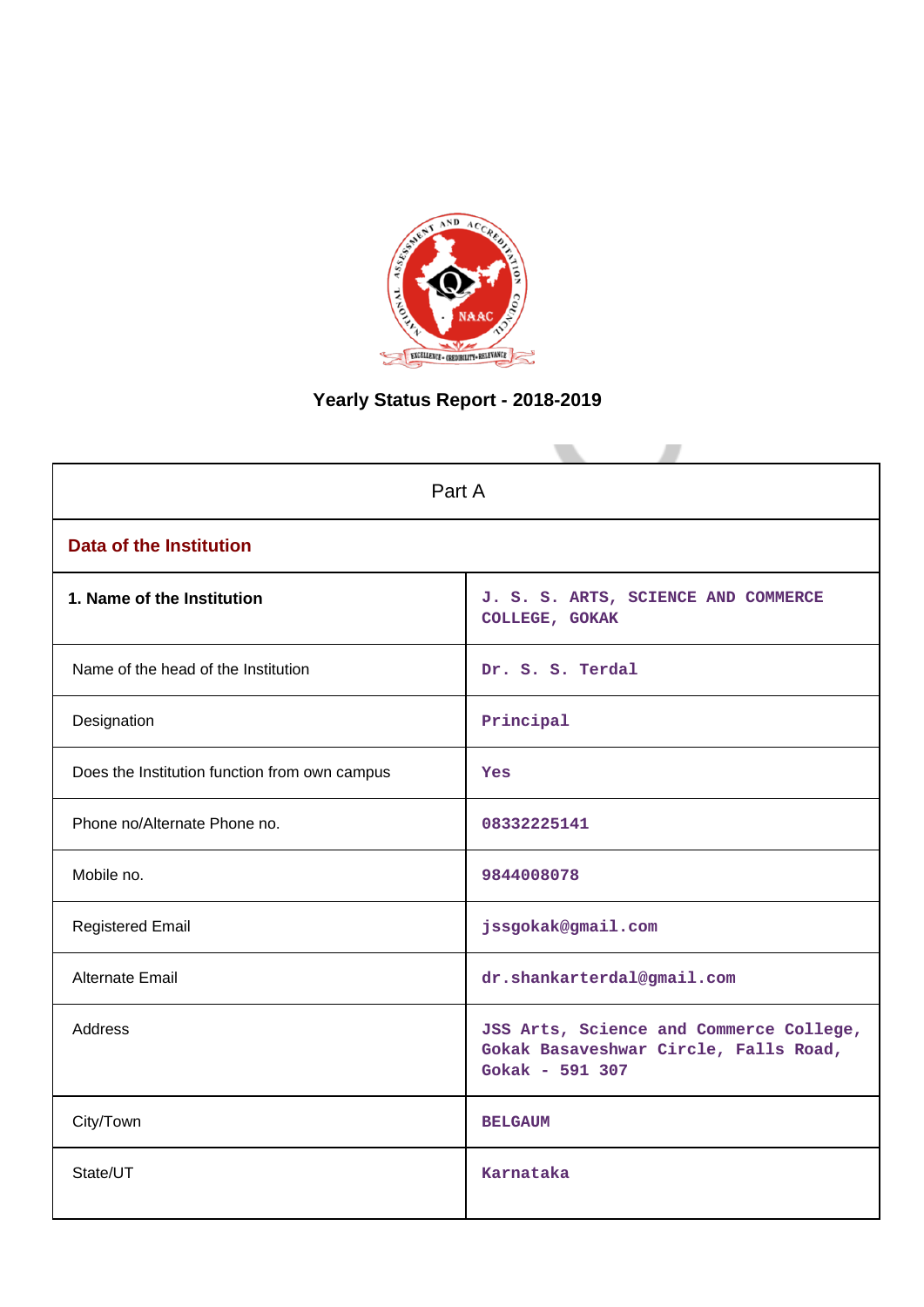| 2. Institutional Status<br>Affiliated / Constituent<br>Affiliated<br>Type of Institution<br>Co-education<br>Location<br>Urban<br><b>Financial Status</b><br>state<br>Name of the IQAC co-ordinator/Director<br>Dr. U. M. Shagoti<br>Phone no/Alternate Phone no.<br>08332225141<br>Mobile no.<br>9844975835<br><b>Registered Email</b><br>jssgokak@gmail.com<br>iqacjss@gmail.com<br><b>Alternate Email</b><br>3. Website Address<br>Web-link of the AQAR: (Previous Academic Year)<br>http://www.jssgokak.in<br>4. Whether Academic Calendar prepared during<br>Yes<br>the year<br>if yes, whether it is uploaded in the institutional website:<br>http://www.jssgokak.in<br>Weblink:<br><b>5. Accrediation Details</b><br>Cycle<br><b>CGPA</b><br>Year of<br>Grade<br>Validity<br>Accrediation<br>Period To<br>Period From<br>$\overline{2}$<br>3.01<br>$08 - Jan - 2011$<br>2011<br>$07 - Jan - 2016$<br>A<br>3<br>3.10<br>30-Oct-2017<br>29-Oct-2022<br>2017<br>A<br>6. Date of Establishment of IQAC<br>19-Nov-2004<br>7. Internal Quality Assurance System<br>Quality initiatives by IQAC during the year for promoting quality culture<br>Number of participants/ beneficiaries<br>Item /Title of the quality initiative by<br>Date & Duration | Pincode |  |  | 591307 |  |  |  |  |  |
|-------------------------------------------------------------------------------------------------------------------------------------------------------------------------------------------------------------------------------------------------------------------------------------------------------------------------------------------------------------------------------------------------------------------------------------------------------------------------------------------------------------------------------------------------------------------------------------------------------------------------------------------------------------------------------------------------------------------------------------------------------------------------------------------------------------------------------------------------------------------------------------------------------------------------------------------------------------------------------------------------------------------------------------------------------------------------------------------------------------------------------------------------------------------------------------------------------------------------------------------------------|---------|--|--|--------|--|--|--|--|--|
|                                                                                                                                                                                                                                                                                                                                                                                                                                                                                                                                                                                                                                                                                                                                                                                                                                                                                                                                                                                                                                                                                                                                                                                                                                                       |         |  |  |        |  |  |  |  |  |
|                                                                                                                                                                                                                                                                                                                                                                                                                                                                                                                                                                                                                                                                                                                                                                                                                                                                                                                                                                                                                                                                                                                                                                                                                                                       |         |  |  |        |  |  |  |  |  |
|                                                                                                                                                                                                                                                                                                                                                                                                                                                                                                                                                                                                                                                                                                                                                                                                                                                                                                                                                                                                                                                                                                                                                                                                                                                       |         |  |  |        |  |  |  |  |  |
|                                                                                                                                                                                                                                                                                                                                                                                                                                                                                                                                                                                                                                                                                                                                                                                                                                                                                                                                                                                                                                                                                                                                                                                                                                                       |         |  |  |        |  |  |  |  |  |
|                                                                                                                                                                                                                                                                                                                                                                                                                                                                                                                                                                                                                                                                                                                                                                                                                                                                                                                                                                                                                                                                                                                                                                                                                                                       |         |  |  |        |  |  |  |  |  |
|                                                                                                                                                                                                                                                                                                                                                                                                                                                                                                                                                                                                                                                                                                                                                                                                                                                                                                                                                                                                                                                                                                                                                                                                                                                       |         |  |  |        |  |  |  |  |  |
|                                                                                                                                                                                                                                                                                                                                                                                                                                                                                                                                                                                                                                                                                                                                                                                                                                                                                                                                                                                                                                                                                                                                                                                                                                                       |         |  |  |        |  |  |  |  |  |
|                                                                                                                                                                                                                                                                                                                                                                                                                                                                                                                                                                                                                                                                                                                                                                                                                                                                                                                                                                                                                                                                                                                                                                                                                                                       |         |  |  |        |  |  |  |  |  |
|                                                                                                                                                                                                                                                                                                                                                                                                                                                                                                                                                                                                                                                                                                                                                                                                                                                                                                                                                                                                                                                                                                                                                                                                                                                       |         |  |  |        |  |  |  |  |  |
|                                                                                                                                                                                                                                                                                                                                                                                                                                                                                                                                                                                                                                                                                                                                                                                                                                                                                                                                                                                                                                                                                                                                                                                                                                                       |         |  |  |        |  |  |  |  |  |
|                                                                                                                                                                                                                                                                                                                                                                                                                                                                                                                                                                                                                                                                                                                                                                                                                                                                                                                                                                                                                                                                                                                                                                                                                                                       |         |  |  |        |  |  |  |  |  |
|                                                                                                                                                                                                                                                                                                                                                                                                                                                                                                                                                                                                                                                                                                                                                                                                                                                                                                                                                                                                                                                                                                                                                                                                                                                       |         |  |  |        |  |  |  |  |  |
|                                                                                                                                                                                                                                                                                                                                                                                                                                                                                                                                                                                                                                                                                                                                                                                                                                                                                                                                                                                                                                                                                                                                                                                                                                                       |         |  |  |        |  |  |  |  |  |
|                                                                                                                                                                                                                                                                                                                                                                                                                                                                                                                                                                                                                                                                                                                                                                                                                                                                                                                                                                                                                                                                                                                                                                                                                                                       |         |  |  |        |  |  |  |  |  |
|                                                                                                                                                                                                                                                                                                                                                                                                                                                                                                                                                                                                                                                                                                                                                                                                                                                                                                                                                                                                                                                                                                                                                                                                                                                       |         |  |  |        |  |  |  |  |  |
|                                                                                                                                                                                                                                                                                                                                                                                                                                                                                                                                                                                                                                                                                                                                                                                                                                                                                                                                                                                                                                                                                                                                                                                                                                                       |         |  |  |        |  |  |  |  |  |
|                                                                                                                                                                                                                                                                                                                                                                                                                                                                                                                                                                                                                                                                                                                                                                                                                                                                                                                                                                                                                                                                                                                                                                                                                                                       |         |  |  |        |  |  |  |  |  |
|                                                                                                                                                                                                                                                                                                                                                                                                                                                                                                                                                                                                                                                                                                                                                                                                                                                                                                                                                                                                                                                                                                                                                                                                                                                       |         |  |  |        |  |  |  |  |  |
|                                                                                                                                                                                                                                                                                                                                                                                                                                                                                                                                                                                                                                                                                                                                                                                                                                                                                                                                                                                                                                                                                                                                                                                                                                                       |         |  |  |        |  |  |  |  |  |
|                                                                                                                                                                                                                                                                                                                                                                                                                                                                                                                                                                                                                                                                                                                                                                                                                                                                                                                                                                                                                                                                                                                                                                                                                                                       |         |  |  |        |  |  |  |  |  |
|                                                                                                                                                                                                                                                                                                                                                                                                                                                                                                                                                                                                                                                                                                                                                                                                                                                                                                                                                                                                                                                                                                                                                                                                                                                       |         |  |  |        |  |  |  |  |  |
|                                                                                                                                                                                                                                                                                                                                                                                                                                                                                                                                                                                                                                                                                                                                                                                                                                                                                                                                                                                                                                                                                                                                                                                                                                                       |         |  |  |        |  |  |  |  |  |
|                                                                                                                                                                                                                                                                                                                                                                                                                                                                                                                                                                                                                                                                                                                                                                                                                                                                                                                                                                                                                                                                                                                                                                                                                                                       |         |  |  |        |  |  |  |  |  |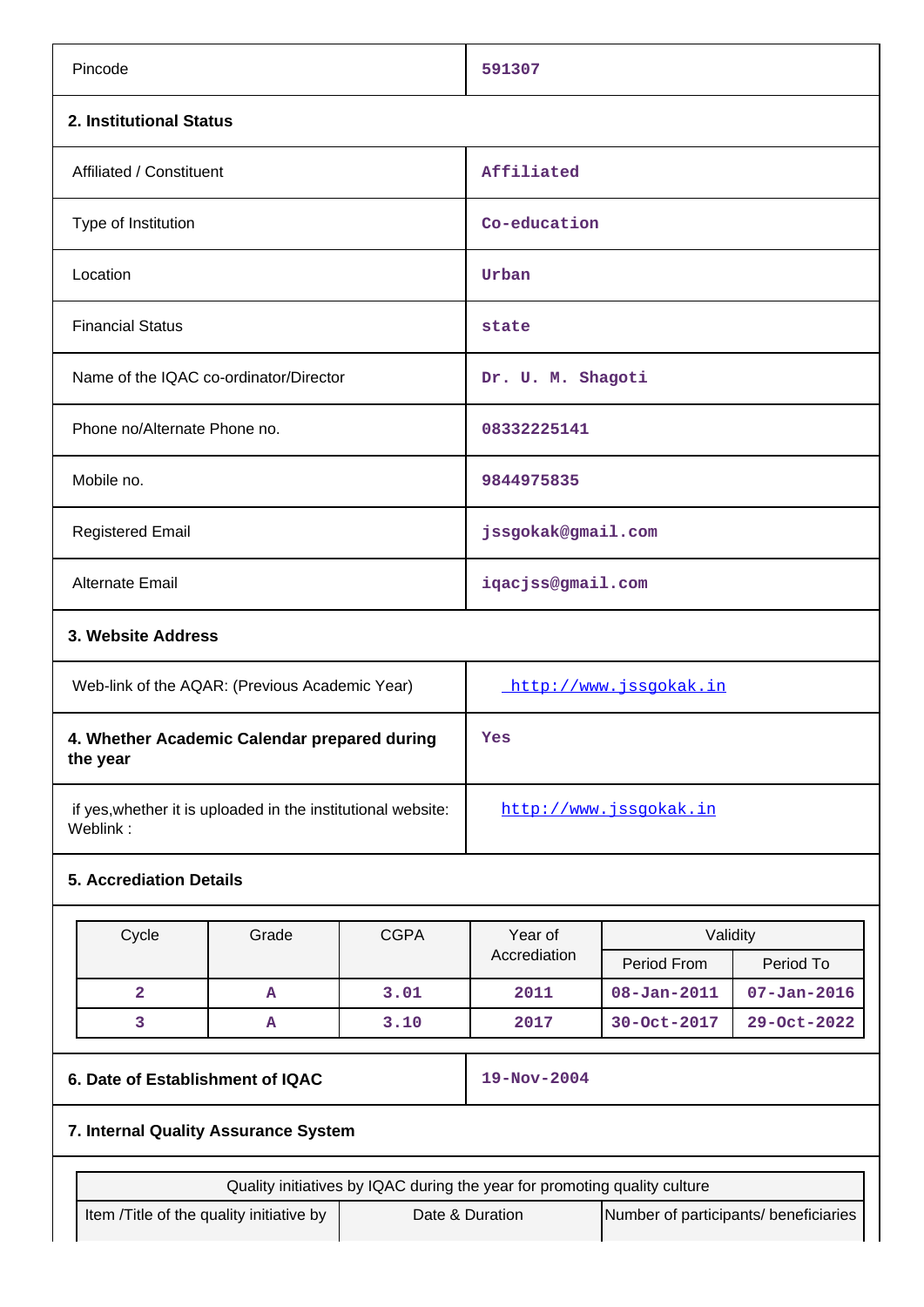|                                                                                                                   | <b>IQAC</b>                                                                                                                 |            |     |  |                         |  |                                |             |  |  |
|-------------------------------------------------------------------------------------------------------------------|-----------------------------------------------------------------------------------------------------------------------------|------------|-----|--|-------------------------|--|--------------------------------|-------------|--|--|
|                                                                                                                   | Certificate Course in<br>Communication Skill                                                                                |            |     |  | $12 - Nov - 2018$<br>28 |  | 25                             |             |  |  |
|                                                                                                                   | Certificate Course in<br>Yoga                                                                                               |            |     |  | 18-Aug-2017<br>28       |  |                                | 25          |  |  |
|                                                                                                                   |                                                                                                                             |            |     |  | View File               |  |                                |             |  |  |
|                                                                                                                   | 8. Provide the list of funds by Central/ State Government- UGC/CSIR/DST/DBT/ICMR/TEQIP/World<br><b>Bank/CPE of UGC etc.</b> |            |     |  |                         |  |                                |             |  |  |
|                                                                                                                   | Institution/Departmen<br>t/Faculty                                                                                          | Scheme     |     |  | <b>Funding Agency</b>   |  | Year of award with<br>duration | Amount      |  |  |
|                                                                                                                   | <b>NIL</b>                                                                                                                  | <b>NIL</b> |     |  | <b>NIL</b>              |  | 2019<br>$\mathbf{0}$           | $\mathbf 0$ |  |  |
|                                                                                                                   |                                                                                                                             |            |     |  | View File               |  |                                |             |  |  |
|                                                                                                                   | 9. Whether composition of IQAC as per latest<br><b>NAAC</b> guidelines:                                                     |            | Yes |  |                         |  |                                |             |  |  |
|                                                                                                                   | Upload latest notification of formation of IQAC                                                                             |            |     |  | View File               |  |                                |             |  |  |
|                                                                                                                   | 10. Number of IQAC meetings held during the<br>year :                                                                       |            |     |  | 8                       |  |                                |             |  |  |
|                                                                                                                   | The minutes of IQAC meeting and compliances to the<br>decisions have been uploaded on the institutional<br>website          |            |     |  |                         |  |                                |             |  |  |
|                                                                                                                   | Upload the minutes of meeting and action taken report                                                                       |            |     |  |                         |  | No Files Uploaded !!!          |             |  |  |
| 11. Whether IQAC received funding from any of<br>the funding agency to support its activities<br>during the year? |                                                                                                                             |            |     |  | <b>No</b>               |  |                                |             |  |  |

## **12. Significant contributions made by IQAC during the current year(maximum five bullets)**

**a) Effort to encourage slow learners to perform better have been extensively taken up. b) Separate committee constituted with coordinator for promotion of high quality research activity among teaching facility. c) Certificate course in Yoga and Communication Skills. d) Erection of the college emblem in rock boulders from Ghataprabha river. e) Creation of awareness among students about ecological important of water harvesting in their locality. f) Initiation for total green cover to the college campus and green audit.**

[View File](https://assessmentonline.naac.gov.in/public/Postacc/Contribution/2738_Contribution.xlsx)

**13. Plan of action chalked out by the IQAC in the beginning of the academic year towards Quality Enhancement and outcome achieved by the end of the academic year**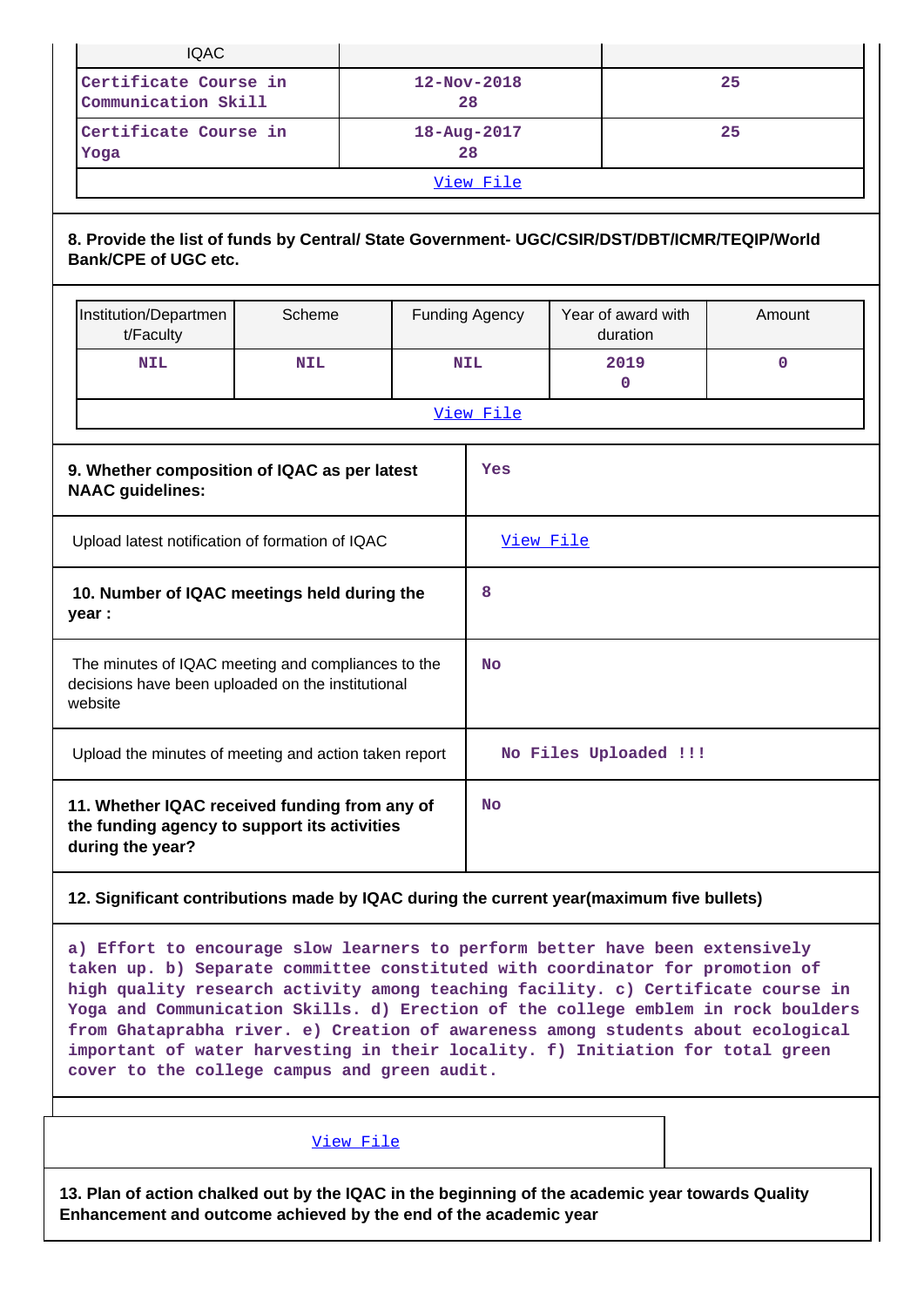| Plan of Action                                                                                                                    | Achivements/Outcomes                                                                                                                                                                                                                                                                                                                                                                                                                                                                                                                                   |  |  |  |  |  |
|-----------------------------------------------------------------------------------------------------------------------------------|--------------------------------------------------------------------------------------------------------------------------------------------------------------------------------------------------------------------------------------------------------------------------------------------------------------------------------------------------------------------------------------------------------------------------------------------------------------------------------------------------------------------------------------------------------|--|--|--|--|--|
| Effort to encourage slow learners to<br>perform better have been extensively<br>taken up.                                         | It enhanced the overall passing<br>Percentage of the college                                                                                                                                                                                                                                                                                                                                                                                                                                                                                           |  |  |  |  |  |
| Separate committee constituted with<br>coordinator for promotion of high<br>quality research activity among<br>teaching facility. | Desired result was not achieved                                                                                                                                                                                                                                                                                                                                                                                                                                                                                                                        |  |  |  |  |  |
| Certificate course in Yoga and<br>Communication Skills.                                                                           | 50 students were benefitted                                                                                                                                                                                                                                                                                                                                                                                                                                                                                                                            |  |  |  |  |  |
| Erection of the college emblem in rock<br>boulders from Ghataprabha river.                                                        | Completed                                                                                                                                                                                                                                                                                                                                                                                                                                                                                                                                              |  |  |  |  |  |
| Creation of awareness among students<br>about ecological important of water<br>harvesting in their locality.                      | Students know the importance of<br>conservation of water                                                                                                                                                                                                                                                                                                                                                                                                                                                                                               |  |  |  |  |  |
| Initiation for total green cover to the Completed<br>college campus and green audit.                                              |                                                                                                                                                                                                                                                                                                                                                                                                                                                                                                                                                        |  |  |  |  |  |
|                                                                                                                                   | View File                                                                                                                                                                                                                                                                                                                                                                                                                                                                                                                                              |  |  |  |  |  |
| 14. Whether AQAR was placed before statutory<br>body?                                                                             | <b>No</b>                                                                                                                                                                                                                                                                                                                                                                                                                                                                                                                                              |  |  |  |  |  |
| 15. Whether NAAC/or any other accredited<br>body(s) visited IQAC or interacted with it to<br>assess the functioning?              | <b>No</b>                                                                                                                                                                                                                                                                                                                                                                                                                                                                                                                                              |  |  |  |  |  |
| 16. Whether institutional data submitted to<br><b>AISHE:</b>                                                                      | Yes                                                                                                                                                                                                                                                                                                                                                                                                                                                                                                                                                    |  |  |  |  |  |
| <b>Year of Submission</b>                                                                                                         | 2020                                                                                                                                                                                                                                                                                                                                                                                                                                                                                                                                                   |  |  |  |  |  |
| Date of Submission                                                                                                                | $08 - May - 2018$                                                                                                                                                                                                                                                                                                                                                                                                                                                                                                                                      |  |  |  |  |  |
| 17. Does the Institution have Management<br><b>Information System?</b>                                                            | Yes                                                                                                                                                                                                                                                                                                                                                                                                                                                                                                                                                    |  |  |  |  |  |
| If yes, give a brief descripiton and a list of modules<br>currently operational (maximum 500 words)                               | • The institution has E governance<br>system it includes the following:<br>admission, administration, academic and<br>financial practices and library<br>management system. . Periodic meetings<br>a various committees are conducted and<br>decisions are made with confidence of<br>class representatives, secretaries<br>various associations and Chief<br>Representative. . Transparency is<br>ensured through the participation of<br>students in policy making and<br>implementation. . Emphasised on<br>achieving the goal of putting of MIS in |  |  |  |  |  |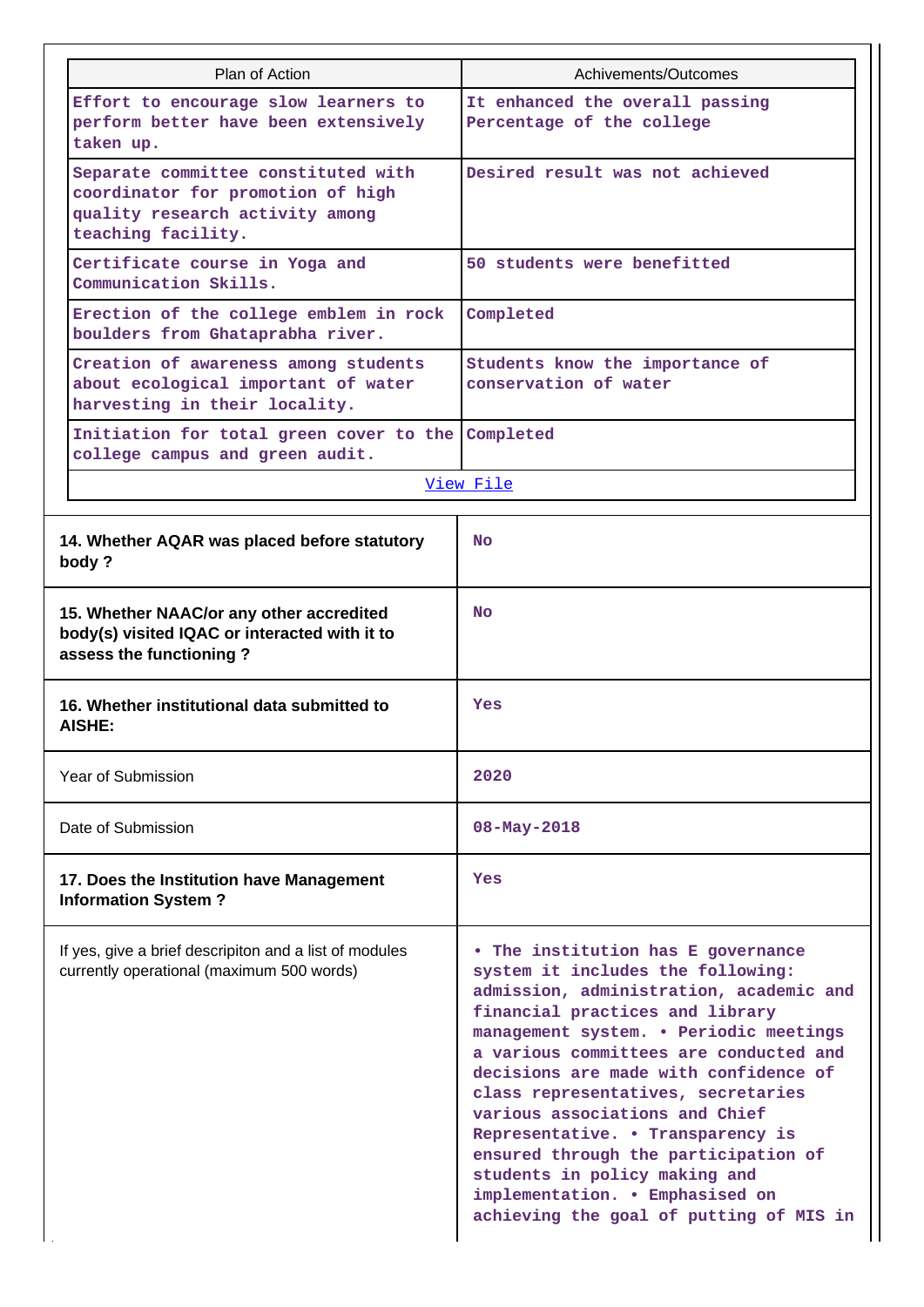**place.**

**Part B** 

## **CRITERION I – CURRICULAR ASPECTS**

## **1.1 – Curriculum Planning and Implementation**

 1.1.1 – Institution has the mechanism for well planned curriculum delivery and documentation. Explain in 500 words

 **At the beginning of the semester a general staff meeting is held and a work plan for the whole semester is planned. Time table of all the classes are displayed for student convenience. The all the HOD's are asked to allot the workload to the staff members. Each and every staff members maintain the work dairy and lesson plan for the whole semester. Periodic test, tutorials, seminars, home assignment and Internal test are conducted and evaluated. Every fourth Saturday a staff meeting is conducted regarding academic activities and progress of work done. All the staff members maintain the marks register of Internal Test, home assignment, seminars. All the staff members maintain a record of project work given to the students. All the staff members maintain a record of attendance. All the staff members maintain a record of diary of work done day wise. Periodic verification of the syllabus completed all the courses is conducted by the IQAC Cell and the assigned staff members. The IQAC cell conducts the meeting very month pertaining to the curriculum completion and maintains of the documents.**

| 1.1.2 – Certificate/ Diploma Courses introduced during the academic year |                                            |                                                                                            |                       |                                                                                                         |                             |  |  |  |  |  |
|--------------------------------------------------------------------------|--------------------------------------------|--------------------------------------------------------------------------------------------|-----------------------|---------------------------------------------------------------------------------------------------------|-----------------------------|--|--|--|--|--|
| Certificate                                                              | Diploma Courses                            |                                                                                            | Duration              | Focus on employ<br>ability/entreprene<br>urship                                                         | <b>Skill</b><br>Development |  |  |  |  |  |
| Yoga                                                                     | Nil                                        | 18/08/2018                                                                                 | 28                    | Yes                                                                                                     | Yes                         |  |  |  |  |  |
| Communicat<br>ion skill                                                  | Nil                                        | 12/11/2018                                                                                 | 28                    | Yes                                                                                                     | Yes                         |  |  |  |  |  |
| 1.2 - Academic Flexibility                                               |                                            |                                                                                            |                       |                                                                                                         |                             |  |  |  |  |  |
| 1.2.1 - New programmes/courses introduced during the academic year       |                                            |                                                                                            |                       |                                                                                                         |                             |  |  |  |  |  |
|                                                                          | Programme/Course                           | Programme Specialization                                                                   | Dates of Introduction |                                                                                                         |                             |  |  |  |  |  |
|                                                                          |                                            | No Data Entered/Not Applicable !!!                                                         |                       |                                                                                                         |                             |  |  |  |  |  |
| View File                                                                |                                            |                                                                                            |                       |                                                                                                         |                             |  |  |  |  |  |
| affiliated Colleges (if applicable) during the academic year.            |                                            |                                                                                            |                       | 1.2.2 - Programmes in which Choice Based Credit System (CBCS)/Elective course system implemented at the |                             |  |  |  |  |  |
|                                                                          | Name of programmes adopting<br><b>CBCS</b> | Programme Specialization                                                                   |                       | Date of implementation of<br><b>CBCS/Elective Course System</b>                                         |                             |  |  |  |  |  |
|                                                                          |                                            | No Data Entered/Not Applicable !!!                                                         |                       |                                                                                                         |                             |  |  |  |  |  |
|                                                                          |                                            | 1.2.3 - Students enrolled in Certificate/ Diploma Courses introduced during the year       |                       |                                                                                                         |                             |  |  |  |  |  |
|                                                                          |                                            | Certificate                                                                                |                       | Diploma Course                                                                                          |                             |  |  |  |  |  |
|                                                                          | Number of Students                         | 25                                                                                         |                       |                                                                                                         | 25                          |  |  |  |  |  |
| 1.3 - Curriculum Enrichment                                              |                                            |                                                                                            |                       |                                                                                                         |                             |  |  |  |  |  |
|                                                                          |                                            | 1.3.1 - Value-added courses imparting transferable and life skills offered during the year |                       |                                                                                                         |                             |  |  |  |  |  |
| <b>Value Added Courses</b>                                               |                                            | Date of Introduction                                                                       |                       | Number of Students Enrolled                                                                             |                             |  |  |  |  |  |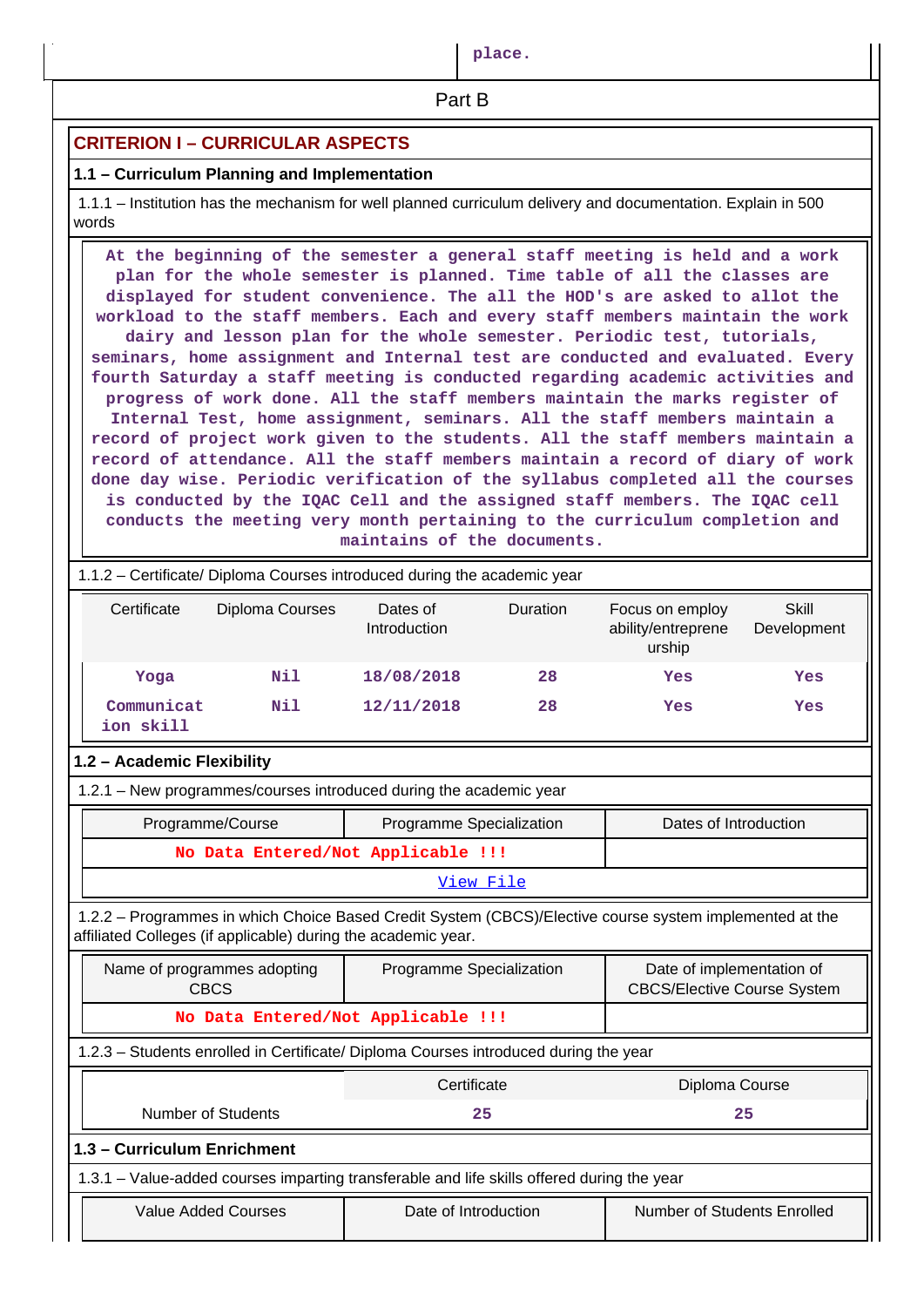| Yoga                                                                                                                                                                                                                                                                                  |                                                                                                              |                          | 18/08/2018                   |                                   | 25                                                                             |  |  |  |  |
|---------------------------------------------------------------------------------------------------------------------------------------------------------------------------------------------------------------------------------------------------------------------------------------|--------------------------------------------------------------------------------------------------------------|--------------------------|------------------------------|-----------------------------------|--------------------------------------------------------------------------------|--|--|--|--|
| communication skill                                                                                                                                                                                                                                                                   |                                                                                                              |                          | 12/11/2018                   |                                   | 25                                                                             |  |  |  |  |
|                                                                                                                                                                                                                                                                                       |                                                                                                              |                          | View File                    |                                   |                                                                                |  |  |  |  |
| 1.3.2 - Field Projects / Internships under taken during the year                                                                                                                                                                                                                      |                                                                                                              |                          |                              |                                   |                                                                                |  |  |  |  |
| Project/Programme Title                                                                                                                                                                                                                                                               |                                                                                                              | Programme Specialization |                              |                                   | No. of students enrolled for Field<br>Projects / Internships                   |  |  |  |  |
| MSC                                                                                                                                                                                                                                                                                   |                                                                                                              |                          | Chemistry                    |                                   | 14                                                                             |  |  |  |  |
| MSC                                                                                                                                                                                                                                                                                   |                                                                                                              |                          | Physics                      |                                   | 11                                                                             |  |  |  |  |
| MA                                                                                                                                                                                                                                                                                    |                                                                                                              |                          | Economics                    |                                   | 12                                                                             |  |  |  |  |
|                                                                                                                                                                                                                                                                                       | <b>MCom</b><br>Commerce                                                                                      |                          |                              |                                   | 4                                                                              |  |  |  |  |
| View File                                                                                                                                                                                                                                                                             |                                                                                                              |                          |                              |                                   |                                                                                |  |  |  |  |
| 1.4 - Feedback System                                                                                                                                                                                                                                                                 |                                                                                                              |                          |                              |                                   |                                                                                |  |  |  |  |
| 1.4.1 – Whether structured feedback received from all the stakeholders.                                                                                                                                                                                                               |                                                                                                              |                          |                              |                                   |                                                                                |  |  |  |  |
| <b>Students</b>                                                                                                                                                                                                                                                                       |                                                                                                              |                          |                              | Yes                               |                                                                                |  |  |  |  |
| <b>Teachers</b>                                                                                                                                                                                                                                                                       |                                                                                                              |                          |                              | Yes                               |                                                                                |  |  |  |  |
| Employers                                                                                                                                                                                                                                                                             |                                                                                                              |                          |                              | No                                |                                                                                |  |  |  |  |
| Alumni                                                                                                                                                                                                                                                                                |                                                                                                              |                          |                              | Yes                               |                                                                                |  |  |  |  |
| Parents                                                                                                                                                                                                                                                                               |                                                                                                              |                          |                              | Yes                               |                                                                                |  |  |  |  |
| (maximum 500 words)                                                                                                                                                                                                                                                                   | 1.4.2 - How the feedback obtained is being analyzed and utilized for overall development of the institution? |                          |                              |                                   |                                                                                |  |  |  |  |
| <b>Feedback Obtained</b>                                                                                                                                                                                                                                                              |                                                                                                              |                          |                              |                                   |                                                                                |  |  |  |  |
| Questionnaire is prepared and circulated to the students, Teachers, Alumni<br>members and parents. based on this feedback the necessary step is taken. A<br>feedback committee is formed, where Prof. S.B. Havannavar is the convener he<br>principal and take the appropriate steps. |                                                                                                              |                          |                              |                                   | along with is his team of 6 Prof. collect the information and discuss with the |  |  |  |  |
| <b>CRITERION II - TEACHING- LEARNING AND EVALUATION</b>                                                                                                                                                                                                                               |                                                                                                              |                          |                              |                                   |                                                                                |  |  |  |  |
| 2.1 - Student Enrolment and Profile                                                                                                                                                                                                                                                   |                                                                                                              |                          |                              |                                   |                                                                                |  |  |  |  |
| $2.1.1 -$ Demand Ratio during the year                                                                                                                                                                                                                                                |                                                                                                              |                          |                              |                                   |                                                                                |  |  |  |  |
| Name of the<br>Programme                                                                                                                                                                                                                                                              | Programme<br>Specialization                                                                                  |                          | Number of seats<br>available | Number of<br>Application received | <b>Students Enrolled</b>                                                       |  |  |  |  |
| <b>MCom</b>                                                                                                                                                                                                                                                                           | Commerce                                                                                                     |                          | 40                           | 35                                | 35                                                                             |  |  |  |  |
| <b>MA</b>                                                                                                                                                                                                                                                                             | Economics                                                                                                    |                          | 40                           | 30                                | 20                                                                             |  |  |  |  |
| <b>MSC</b>                                                                                                                                                                                                                                                                            | Physics                                                                                                      |                          | 40                           | 30                                | 20                                                                             |  |  |  |  |
| <b>MSC</b>                                                                                                                                                                                                                                                                            | Chemistry                                                                                                    |                          | 40                           | 35                                | 25                                                                             |  |  |  |  |
| <b>BBA</b>                                                                                                                                                                                                                                                                            | Management                                                                                                   |                          | 150                          | 80                                | 57                                                                             |  |  |  |  |
| <b>BSC</b>                                                                                                                                                                                                                                                                            | Science                                                                                                      |                          | 720                          | 720                               | 688                                                                            |  |  |  |  |
| <b>BCom</b>                                                                                                                                                                                                                                                                           | Commerce                                                                                                     |                          | 720                          | 600                               | 448                                                                            |  |  |  |  |
| <b>BA</b>                                                                                                                                                                                                                                                                             | Arts                                                                                                         |                          | 1440                         | 540                               | 246                                                                            |  |  |  |  |

[View File](https://assessmentonline.naac.gov.in/public/Postacc/Demand_ratio/2738_Demand_ratio_1577512274.xlsx)

# **2.2 – Catering to Student Diversity**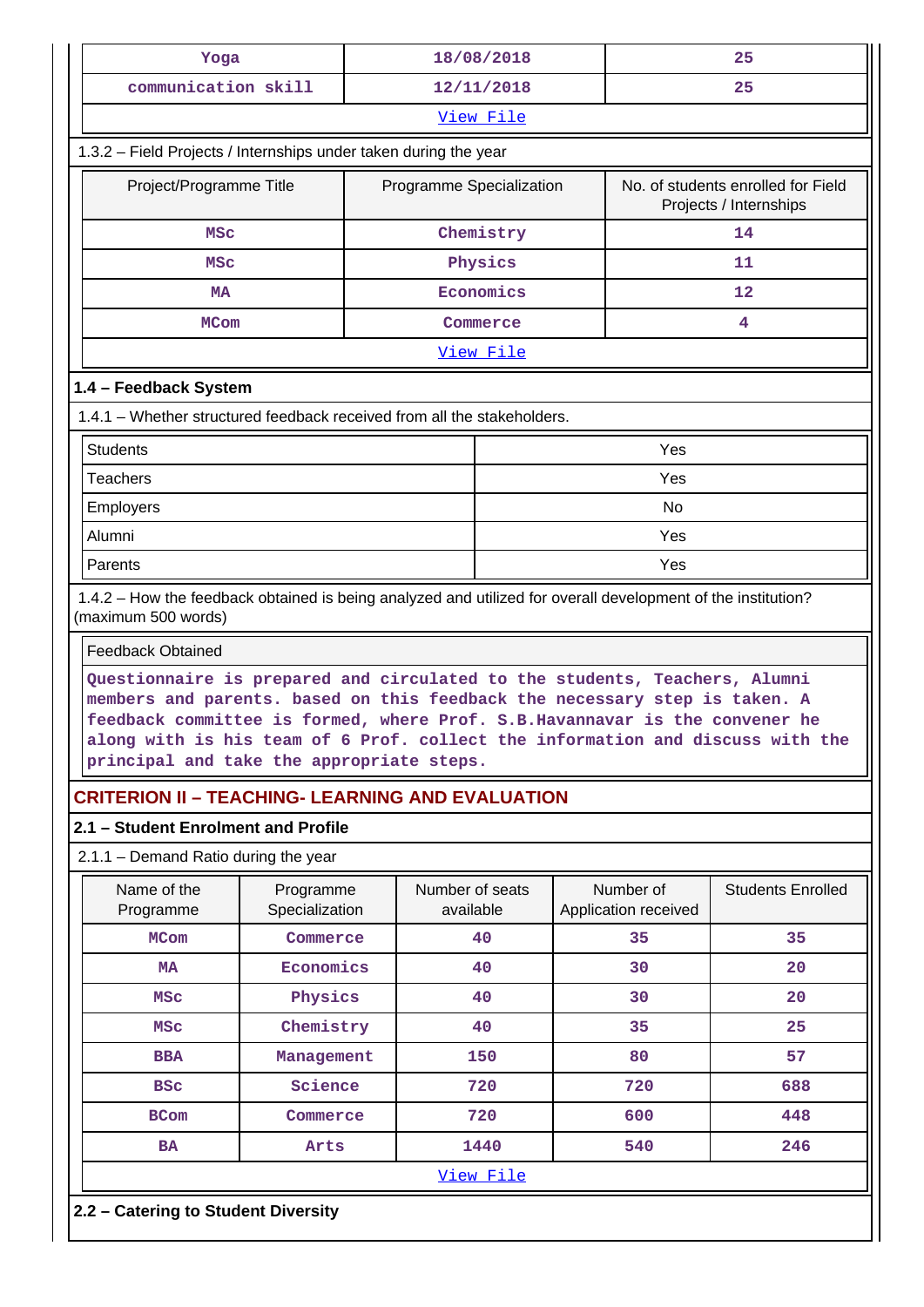| 2.2.1 - Student - Full time teacher ratio (current year data)                                                                                                                                                                                                                                                                                                                                                                                                                                        |               |                                                           |                         |                                                                                                                                                                  |                                                                                                                          |    |                                                                                                  |                                                             |                                                |                                                                                                                     |
|------------------------------------------------------------------------------------------------------------------------------------------------------------------------------------------------------------------------------------------------------------------------------------------------------------------------------------------------------------------------------------------------------------------------------------------------------------------------------------------------------|---------------|-----------------------------------------------------------|-------------------------|------------------------------------------------------------------------------------------------------------------------------------------------------------------|--------------------------------------------------------------------------------------------------------------------------|----|--------------------------------------------------------------------------------------------------|-------------------------------------------------------------|------------------------------------------------|---------------------------------------------------------------------------------------------------------------------|
| Year                                                                                                                                                                                                                                                                                                                                                                                                                                                                                                 |               | Number of<br>in the institution<br>(UG)                   | students enrolled       | Number of<br>Number of<br>students enrolled<br>fulltime teachers<br>in the institution<br>available in the<br>(PG)<br>institution<br>teaching only UG<br>courses |                                                                                                                          |    | Number of<br>fulltime teachers<br>available in the<br>institution<br>teaching only PG<br>courses | Number of<br>teachers<br>teaching both UG<br>and PG courses |                                                |                                                                                                                     |
| 2018                                                                                                                                                                                                                                                                                                                                                                                                                                                                                                 |               |                                                           | 1439                    |                                                                                                                                                                  | 100                                                                                                                      | 56 |                                                                                                  |                                                             | 13                                             | 7                                                                                                                   |
| 2.3 - Teaching - Learning Process                                                                                                                                                                                                                                                                                                                                                                                                                                                                    |               |                                                           |                         |                                                                                                                                                                  |                                                                                                                          |    |                                                                                                  |                                                             |                                                |                                                                                                                     |
| learning resources etc. (current year data)                                                                                                                                                                                                                                                                                                                                                                                                                                                          |               |                                                           |                         |                                                                                                                                                                  |                                                                                                                          |    |                                                                                                  |                                                             |                                                | 2.3.1 – Percentage of teachers using ICT for effective teaching with Learning Management Systems (LMS), E-          |
| Number of<br><b>Teachers on Roll</b>                                                                                                                                                                                                                                                                                                                                                                                                                                                                 |               | Number of<br>teachers using<br>ICT (LMS, e-<br>Resources) |                         |                                                                                                                                                                  | Number of ICT<br>Numberof smart<br><b>ICT Tools and</b><br>enabled<br>classrooms<br>resources<br>available<br>Classrooms |    | E-resources and<br>techniques used                                                               |                                                             |                                                |                                                                                                                     |
| 69                                                                                                                                                                                                                                                                                                                                                                                                                                                                                                   |               |                                                           | 23                      |                                                                                                                                                                  | 8                                                                                                                        | 7  |                                                                                                  |                                                             | 4                                              | 8                                                                                                                   |
|                                                                                                                                                                                                                                                                                                                                                                                                                                                                                                      |               |                                                           |                         |                                                                                                                                                                  | View File of ICT Tools and resources                                                                                     |    |                                                                                                  |                                                             |                                                |                                                                                                                     |
|                                                                                                                                                                                                                                                                                                                                                                                                                                                                                                      |               |                                                           |                         |                                                                                                                                                                  | View File of E-resources and techniques used                                                                             |    |                                                                                                  |                                                             |                                                |                                                                                                                     |
| 2.3.2 - Students mentoring system available in the institution? Give details. (maximum 500 words)                                                                                                                                                                                                                                                                                                                                                                                                    |               |                                                           |                         |                                                                                                                                                                  |                                                                                                                          |    |                                                                                                  |                                                             |                                                |                                                                                                                     |
| yes. Each staff is enlisted with 25 students. they first provide details about his/her family background, financial<br>status of the family, interest of the student etc. they see to it that the students are regular to the college and also<br>monitor about their performance in exam and test. Special attention is paid to make teaching and learning<br>student centric by undertaking programmes such as seminars, debates, discussions, quiz competitions and<br>PPTs which are in practice |               |                                                           |                         |                                                                                                                                                                  |                                                                                                                          |    |                                                                                                  |                                                             |                                                |                                                                                                                     |
| Number of students enrolled in the                                                                                                                                                                                                                                                                                                                                                                                                                                                                   | institution   |                                                           |                         |                                                                                                                                                                  | Number of fulltime teachers                                                                                              |    |                                                                                                  |                                                             |                                                | Mentor: Mentee Ratio                                                                                                |
|                                                                                                                                                                                                                                                                                                                                                                                                                                                                                                      | 1539          |                                                           |                         |                                                                                                                                                                  |                                                                                                                          | 69 |                                                                                                  |                                                             |                                                | 1:23                                                                                                                |
| 2.4 - Teacher Profile and Quality                                                                                                                                                                                                                                                                                                                                                                                                                                                                    |               |                                                           |                         |                                                                                                                                                                  |                                                                                                                          |    |                                                                                                  |                                                             |                                                |                                                                                                                     |
| 2.4.1 - Number of full time teachers appointed during the year                                                                                                                                                                                                                                                                                                                                                                                                                                       |               |                                                           |                         |                                                                                                                                                                  |                                                                                                                          |    |                                                                                                  |                                                             |                                                |                                                                                                                     |
| No. of sanctioned<br>positions                                                                                                                                                                                                                                                                                                                                                                                                                                                                       |               |                                                           | No. of filled positions |                                                                                                                                                                  | Vacant positions                                                                                                         |    |                                                                                                  | Positions filled during<br>the current year                 |                                                | No. of faculty with<br>Ph.D                                                                                         |
|                                                                                                                                                                                                                                                                                                                                                                                                                                                                                                      | 56            |                                                           | 23                      |                                                                                                                                                                  |                                                                                                                          | 33 |                                                                                                  | <b>Nill</b>                                                 |                                                | 9                                                                                                                   |
| International level from Government, recognised bodies during the year)                                                                                                                                                                                                                                                                                                                                                                                                                              |               |                                                           |                         |                                                                                                                                                                  |                                                                                                                          |    |                                                                                                  |                                                             |                                                | 2.4.2 - Honours and recognition received by teachers (received awards, recognition, fellowships at State, National, |
|                                                                                                                                                                                                                                                                                                                                                                                                                                                                                                      | Year of Award |                                                           |                         | international level                                                                                                                                              | Name of full time teachers<br>receiving awards from<br>state level, national level,                                      |    | Designation                                                                                      |                                                             |                                                | Name of the award,<br>fellowship, received from<br>Government or recognized<br>bodies                               |
|                                                                                                                                                                                                                                                                                                                                                                                                                                                                                                      | 2019          |                                                           |                         | none                                                                                                                                                             |                                                                                                                          |    | Assistant                                                                                        |                                                             |                                                | NA                                                                                                                  |
|                                                                                                                                                                                                                                                                                                                                                                                                                                                                                                      |               |                                                           |                         |                                                                                                                                                                  |                                                                                                                          |    | Professor                                                                                        |                                                             |                                                |                                                                                                                     |
| View File<br>2.5 - Evaluation Process and Reforms                                                                                                                                                                                                                                                                                                                                                                                                                                                    |               |                                                           |                         |                                                                                                                                                                  |                                                                                                                          |    |                                                                                                  |                                                             |                                                |                                                                                                                     |
| the year                                                                                                                                                                                                                                                                                                                                                                                                                                                                                             |               |                                                           |                         |                                                                                                                                                                  |                                                                                                                          |    |                                                                                                  |                                                             |                                                | 2.5.1 – Number of days from the date of semester-end/ year- end examination till the declaration of results during  |
| Programme Name<br>Programme Code                                                                                                                                                                                                                                                                                                                                                                                                                                                                     |               |                                                           |                         | Semester/year                                                                                                                                                    |                                                                                                                          |    | Last date of the last<br>semester-end/ year-                                                     |                                                             | Date of declaration of<br>results of semester- |                                                                                                                     |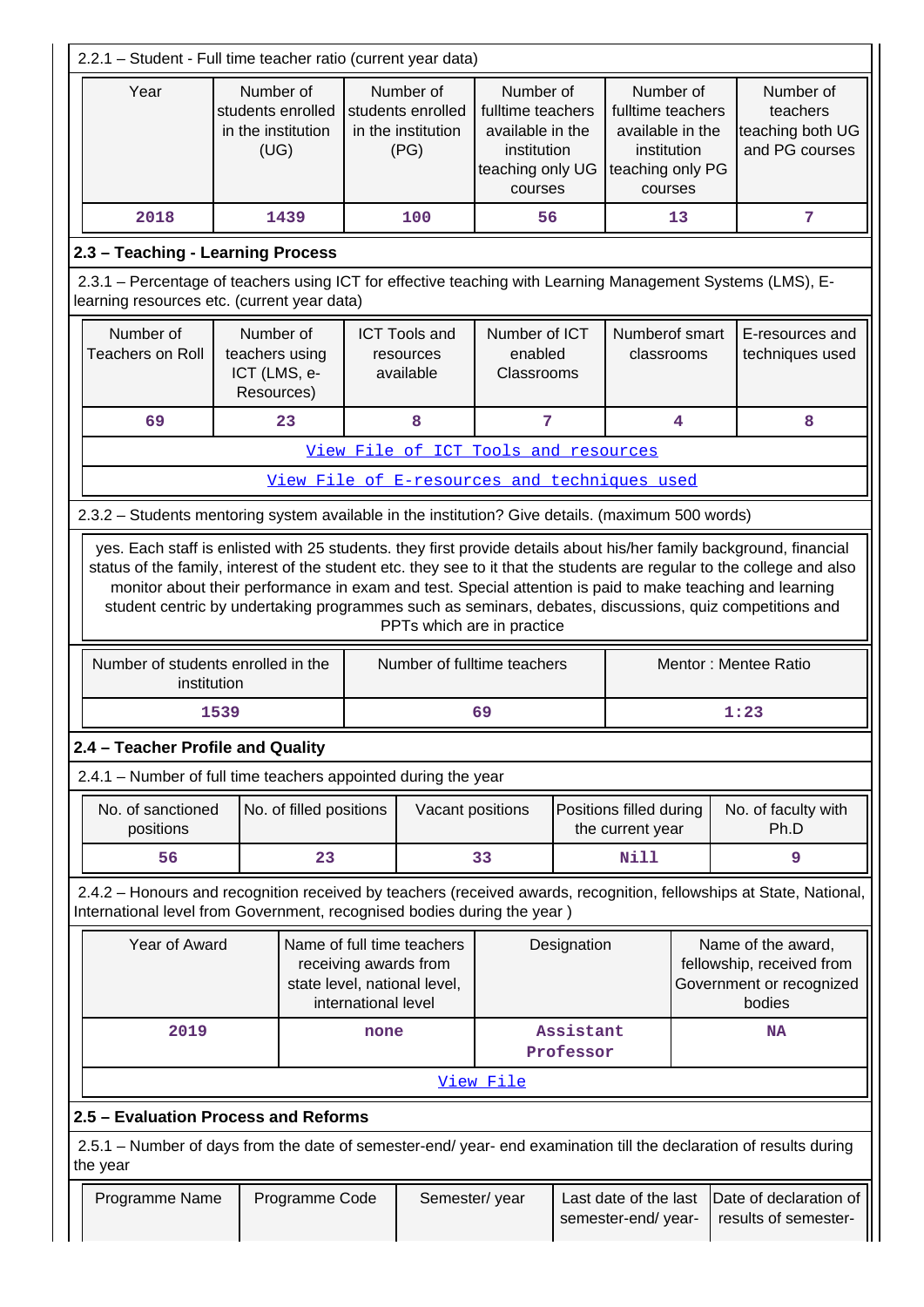|             |             |                        | end examination | end/ year- end<br>examination |  |  |  |  |  |
|-------------|-------------|------------------------|-----------------|-------------------------------|--|--|--|--|--|
| <b>MSC</b>  | Chemistry   | I III                  | 20/01/2019      | 24/03/2018                    |  |  |  |  |  |
| <b>MSC</b>  | Physics     | I III                  | 20/01/2018      | 24/03/2019                    |  |  |  |  |  |
| <b>MCom</b> | <b>MCOM</b> | I III                  | 20/01/2018      | 22/03/2018                    |  |  |  |  |  |
| MA          | Economics   | I III                  | 20/01/2018      | 29/03/2018                    |  |  |  |  |  |
| <b>BBA</b>  | <b>BBA</b>  | I, III, V 2018         | 22/10/2018      | 13/01/2019                    |  |  |  |  |  |
| <b>BSC</b>  | B. Sc       | I, III, V 2018         | 22/10/2018      | 11/01/2019                    |  |  |  |  |  |
| <b>BCom</b> | B. Com      | I, III, V 2018         | 22/10/2018      | 13/01/2019                    |  |  |  |  |  |
| <b>BA</b>   | <b>BA</b>   | III / V<br>I /<br>2018 | 22/10/2018      | 21/01/2019                    |  |  |  |  |  |
| View File   |             |                        |                 |                               |  |  |  |  |  |

2.5.2 – Reforms initiated on Continuous Internal Evaluation(CIE) system at the institutional level (250 words)

 **students are given home assignment and valued Two test are taken every semester and the papers are valued. Seminar and debates are regularly engaged by each department and the students are valued thus through continuous internal evaluation per semester students are valued for a max. of 20 marks**

 2.5.3 – Academic calendar prepared and adhered for conduct of Examination and other related matters (250 words)

 **We follow the curriculum framed by Rani Channamma University (R C U) Belgavi. The Academic calendar and calendar of conduct of exam for the academic year 201819 is listed below. Sl.No. Month Programme 1 June Admission Process 2 July, August, September and October Odd semester 3 November Odd semester examinations 4 December Evaluation of odd semester examination and declaration of results 5 January, February, March and April Even semester 6 May Even semester examination 7 June Evaluation of Even Semester examinations and declaration of results**

**2.6 – Student Performance and Learning Outcomes**

 2.6.1 – Program outcomes, program specific outcomes and course outcomes for all programs offered by the institution are stated and displayed in website of the institution (to provide the weblink)

<http://www.jssgokak.in/Courses.aspx>

2.6.2 – Pass percentage of students

| Programme<br>Code                 | Programme<br>Name                  | Programme<br>Specialization | Number of<br>students<br>appeared in the<br>final year<br>examination | Number of<br>students passed<br>in final year<br>examination | Pass Percentage |  |  |  |  |
|-----------------------------------|------------------------------------|-----------------------------|-----------------------------------------------------------------------|--------------------------------------------------------------|-----------------|--|--|--|--|
|                                   | No Data Entered/Not Applicable !!! |                             |                                                                       |                                                              |                 |  |  |  |  |
| View File                         |                                    |                             |                                                                       |                                                              |                 |  |  |  |  |
| 2.7 - Student Satisfaction Survey |                                    |                             |                                                                       |                                                              |                 |  |  |  |  |

 2.7.1 – Student Satisfaction Survey (SSS) on overall institutional performance (Institution may design the questionnaire) (results and details be provided as weblink)

<SSS done mannually>

# **CRITERION III – RESEARCH, INNOVATIONS AND EXTENSION**

**3.1 – Resource Mobilization for Research**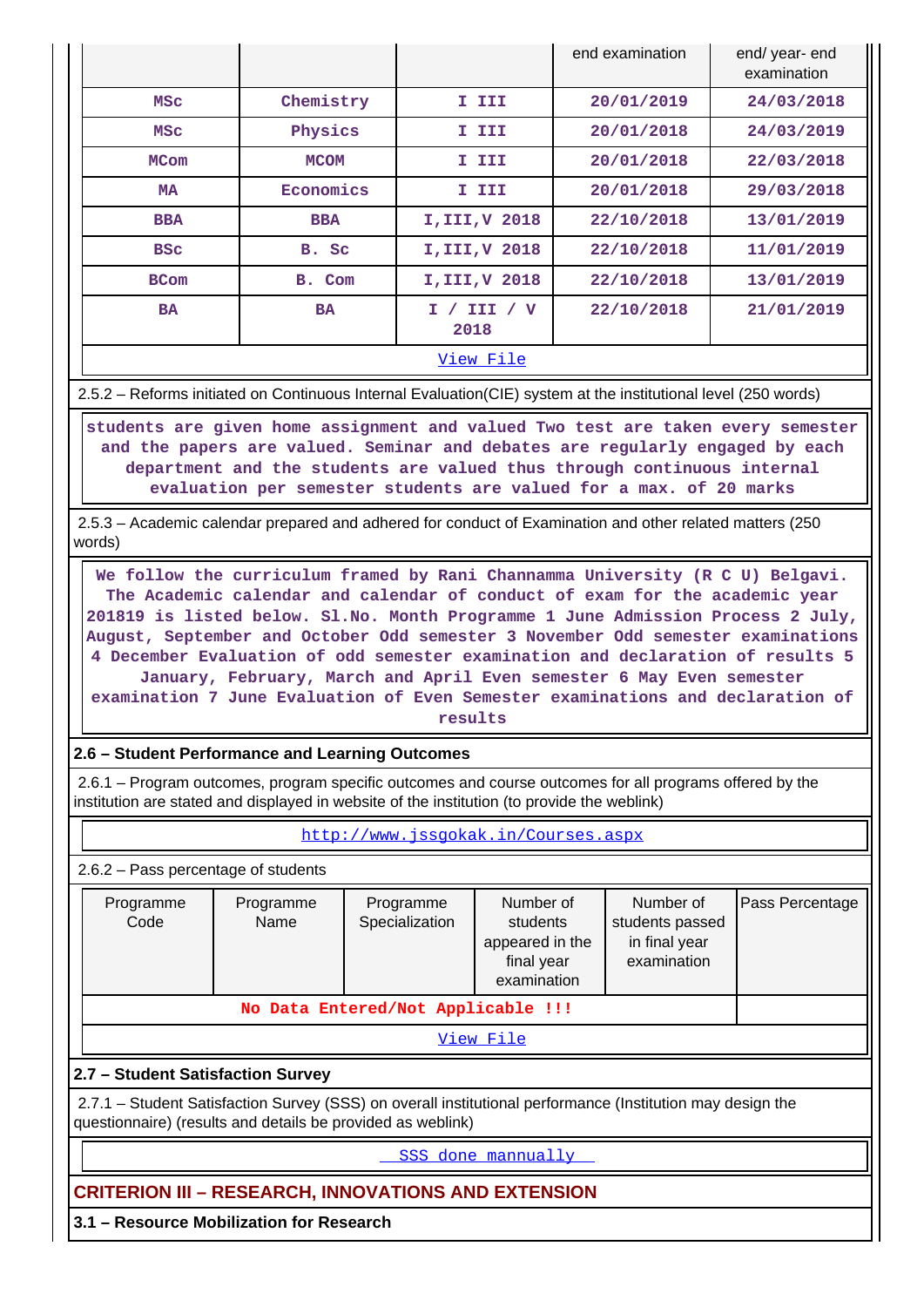| 3.1.1 - Research funds sanctioned and received from various agencies, industry and other organisations                                                                |                                     |             |                                    |                                 |      |                           |              |                                    |  |
|-----------------------------------------------------------------------------------------------------------------------------------------------------------------------|-------------------------------------|-------------|------------------------------------|---------------------------------|------|---------------------------|--------------|------------------------------------|--|
| Nature of the Project                                                                                                                                                 | Duration                            |             | Name of the funding<br>agency      |                                 |      | Total grant<br>sanctioned |              | Amount received<br>during the year |  |
| Major<br>Projects                                                                                                                                                     | 0                                   |             |                                    | 0<br><b>NA</b>                  |      |                           | 0            |                                    |  |
|                                                                                                                                                                       |                                     |             |                                    | View File                       |      |                           |              |                                    |  |
| 3.2 - Innovation Ecosystem                                                                                                                                            |                                     |             |                                    |                                 |      |                           |              |                                    |  |
| 3.2.1 - Workshops/Seminars Conducted on Intellectual Property Rights (IPR) and Industry-Academia Innovative<br>practices during the year                              |                                     |             |                                    |                                 |      |                           |              |                                    |  |
| Title of workshop/seminar                                                                                                                                             |                                     |             | Name of the Dept.                  |                                 |      |                           |              | Date                               |  |
| No Data Entered/Not Applicable !!!                                                                                                                                    |                                     |             |                                    |                                 |      |                           |              |                                    |  |
| 3.2.2 - Awards for Innovation won by Institution/Teachers/Research scholars/Students during the year                                                                  |                                     |             |                                    |                                 |      |                           |              |                                    |  |
| Title of the innovation                                                                                                                                               | Name of Awardee                     |             | Awarding Agency                    |                                 |      | Date of award             |              | Category                           |  |
|                                                                                                                                                                       |                                     |             | No Data Entered/Not Applicable !!! |                                 |      |                           |              |                                    |  |
|                                                                                                                                                                       |                                     |             |                                    | View File                       |      |                           |              |                                    |  |
| 3.2.3 - No. of Incubation centre created, start-ups incubated on campus during the year                                                                               |                                     |             |                                    |                                 |      |                           |              |                                    |  |
| Incubation                                                                                                                                                            | Name                                |             | Sponsered By                       | Name of the<br>Nature of Start- |      |                           | Date of      |                                    |  |
| Center                                                                                                                                                                |                                     |             |                                    | Start-up<br>up                  |      |                           | Commencement |                                    |  |
| No Data Entered/Not Applicable !!!                                                                                                                                    |                                     |             |                                    |                                 |      |                           |              |                                    |  |
| View File                                                                                                                                                             |                                     |             |                                    |                                 |      |                           |              |                                    |  |
| 3.3 - Research Publications and Awards                                                                                                                                |                                     |             |                                    |                                 |      |                           |              |                                    |  |
| 3.3.1 - Incentive to the teachers who receive recognition/awards                                                                                                      |                                     |             |                                    |                                 |      |                           |              |                                    |  |
| <b>State</b><br>0                                                                                                                                                     |                                     |             | National                           |                                 |      |                           |              | International                      |  |
|                                                                                                                                                                       |                                     |             | 0                                  |                                 |      |                           |              | 0                                  |  |
| 3.3.2 - Ph. Ds awarded during the year (applicable for PG College, Research Center)                                                                                   |                                     |             |                                    |                                 |      |                           |              |                                    |  |
|                                                                                                                                                                       | Name of the Department<br>Economics |             |                                    |                                 |      | Number of PhD's Awarded   |              |                                    |  |
|                                                                                                                                                                       | Urdu                                |             |                                    | 1<br>1                          |      |                           |              |                                    |  |
|                                                                                                                                                                       |                                     |             |                                    |                                 |      |                           |              |                                    |  |
| 3.3.3 – Research Publications in the Journals notified on UGC website during the year                                                                                 |                                     |             |                                    |                                 |      |                           |              |                                    |  |
| <b>Type</b>                                                                                                                                                           |                                     | Department  |                                    | Number of Publication           |      |                           |              | Average Impact Factor (if<br>any)  |  |
| National                                                                                                                                                              |                                     | <b>NONE</b> |                                    |                                 | Nill |                           |              | 0                                  |  |
|                                                                                                                                                                       |                                     |             |                                    | View File                       |      |                           |              |                                    |  |
| 3.3.4 - Books and Chapters in edited Volumes / Books published, and papers in National/International Conference<br>Proceedings per Teacher during the year            |                                     |             |                                    |                                 |      |                           |              |                                    |  |
|                                                                                                                                                                       | Department                          |             |                                    |                                 |      | Number of Publication     |              |                                    |  |
|                                                                                                                                                                       | <b>None</b>                         |             |                                    |                                 |      |                           | Nill         |                                    |  |
|                                                                                                                                                                       |                                     |             |                                    | View File                       |      |                           |              |                                    |  |
| 3.3.5 - Bibliometrics of the publications during the last Academic year based on average citation index in Scopus/<br>Web of Science or PubMed/ Indian Citation Index |                                     |             |                                    |                                 |      |                           |              |                                    |  |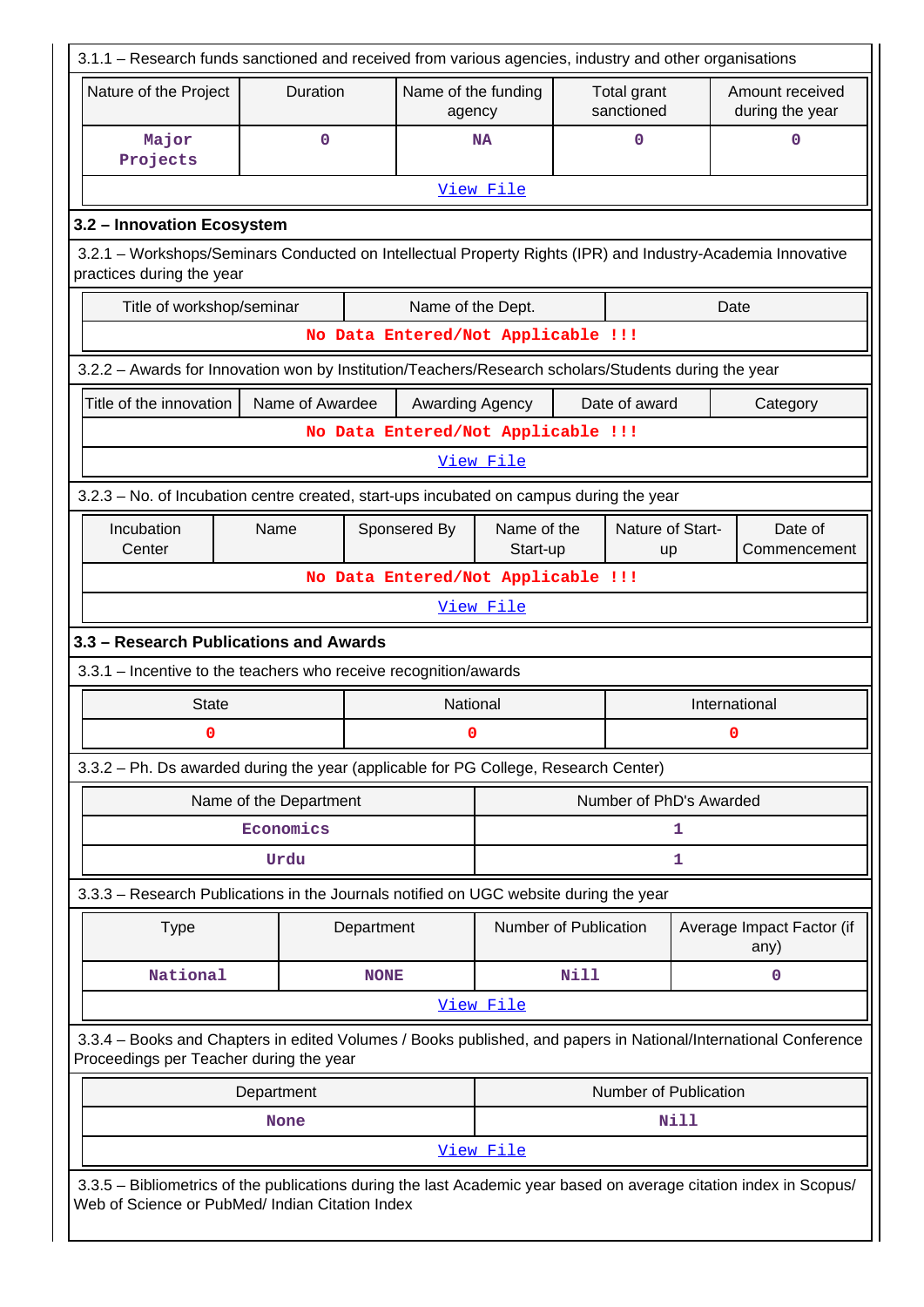| Title of the<br>Paper                                                                                                                                                                                              | Title of journal<br>Name of<br>Author |                                                                                                                                                                                                                | publication            | Year of              | <b>Citation Index</b>                                    | Institutional<br>affiliation as<br>mentioned in<br>the publication |       | Number of<br>citations<br>excluding self<br>citation               |  |
|--------------------------------------------------------------------------------------------------------------------------------------------------------------------------------------------------------------------|---------------------------------------|----------------------------------------------------------------------------------------------------------------------------------------------------------------------------------------------------------------|------------------------|----------------------|----------------------------------------------------------|--------------------------------------------------------------------|-------|--------------------------------------------------------------------|--|
|                                                                                                                                                                                                                    |                                       |                                                                                                                                                                                                                |                        |                      | No Data Entered/Not Applicable !!!                       |                                                                    |       |                                                                    |  |
| View File                                                                                                                                                                                                          |                                       |                                                                                                                                                                                                                |                        |                      |                                                          |                                                                    |       |                                                                    |  |
|                                                                                                                                                                                                                    |                                       | 3.3.6 - h-Index of the Institutional Publications during the year. (based on Scopus/ Web of science)                                                                                                           |                        |                      |                                                          |                                                                    |       |                                                                    |  |
| Title of the<br>Name of<br>Author<br>Paper                                                                                                                                                                         |                                       | Title of journal                                                                                                                                                                                               | Year of<br>publication |                      | h-index                                                  | Number of<br>citations<br>excluding self<br>citation               |       | Institutional<br>affiliation as<br>mentioned in<br>the publication |  |
|                                                                                                                                                                                                                    |                                       |                                                                                                                                                                                                                |                        |                      | No Data Entered/Not Applicable !!!                       |                                                                    |       |                                                                    |  |
|                                                                                                                                                                                                                    |                                       |                                                                                                                                                                                                                |                        | View File            |                                                          |                                                                    |       |                                                                    |  |
| 3.3.7 - Faculty participation in Seminars/Conferences and Symposia during the year:                                                                                                                                |                                       |                                                                                                                                                                                                                |                        |                      |                                                          |                                                                    |       |                                                                    |  |
| Number of Faculty                                                                                                                                                                                                  |                                       | International                                                                                                                                                                                                  | National               |                      | <b>State</b>                                             |                                                                    | Local |                                                                    |  |
| Attended/Semi<br>nars/Workshops                                                                                                                                                                                    |                                       | 12                                                                                                                                                                                                             |                        | 29                   | 6                                                        | 8                                                                  |       |                                                                    |  |
| View File                                                                                                                                                                                                          |                                       |                                                                                                                                                                                                                |                        |                      |                                                          |                                                                    |       |                                                                    |  |
| 3.4 - Extension Activities                                                                                                                                                                                         |                                       |                                                                                                                                                                                                                |                        |                      |                                                          |                                                                    |       |                                                                    |  |
| 3.4.1 - Number of extension and outreach programmes conducted in collaboration with industry, community and<br>Non- Government Organisations through NSS/NCC/Red cross/Youth Red Cross (YRC) etc., during the year |                                       |                                                                                                                                                                                                                |                        |                      |                                                          |                                                                    |       |                                                                    |  |
| Title of the activities<br>Organising unit/agency/<br>collaborating agency                                                                                                                                         |                                       |                                                                                                                                                                                                                |                        |                      | Number of teachers<br>participated in such<br>activities |                                                                    |       | Number of students<br>participated in such<br>activities           |  |
| Pulse Polio                                                                                                                                                                                                        |                                       | Govt. Hospital<br>Gokak                                                                                                                                                                                        |                        |                      | 10                                                       |                                                                    |       | 50                                                                 |  |
| <b>Blood Donation</b><br>Camp                                                                                                                                                                                      |                                       | Rotary Club Gokak                                                                                                                                                                                              |                        |                      | 35<br>185                                                |                                                                    |       |                                                                    |  |
|                                                                                                                                                                                                                    |                                       |                                                                                                                                                                                                                |                        | View File            |                                                          |                                                                    |       |                                                                    |  |
| during the year                                                                                                                                                                                                    |                                       | 3.4.2 - Awards and recognition received for extension activities from Government and other recognized bodies                                                                                                   |                        |                      |                                                          |                                                                    |       |                                                                    |  |
| Name of the activity                                                                                                                                                                                               |                                       | Award/Recognition                                                                                                                                                                                              |                        |                      | <b>Awarding Bodies</b>                                   |                                                                    |       | Number of students<br><b>Benefited</b>                             |  |
| None                                                                                                                                                                                                               |                                       | <b>None</b>                                                                                                                                                                                                    |                        |                      | <b>None</b>                                              |                                                                    |       | <b>Nill</b>                                                        |  |
|                                                                                                                                                                                                                    |                                       |                                                                                                                                                                                                                |                        | View File            |                                                          |                                                                    |       |                                                                    |  |
|                                                                                                                                                                                                                    |                                       | 3.4.3 - Students participating in extension activities with Government Organisations, Non-Government<br>Organisations and programmes such as Swachh Bharat, Aids Awareness, Gender Issue, etc. during the year |                        |                      |                                                          |                                                                    |       |                                                                    |  |
| Name of the scheme                                                                                                                                                                                                 |                                       | Organising unit/Agen<br>cy/collaborating<br>agency                                                                                                                                                             |                        | Name of the activity | Number of teachers<br>participated in such<br>activites  |                                                                    |       | Number of students<br>participated in such<br>activites            |  |
| Rally                                                                                                                                                                                                              |                                       | Student and<br>Teacher                                                                                                                                                                                         | Conservation           | Water                | 22                                                       |                                                                    |       | 121                                                                |  |
| Rally                                                                                                                                                                                                              |                                       | Student and<br>Teacher                                                                                                                                                                                         | <b>Awareness</b>       | Voter                | 30                                                       |                                                                    |       | 175                                                                |  |
| Aids                                                                                                                                                                                                               |                                       | NSS and Red                                                                                                                                                                                                    |                        | Aids                 | 25                                                       |                                                                    |       | 150                                                                |  |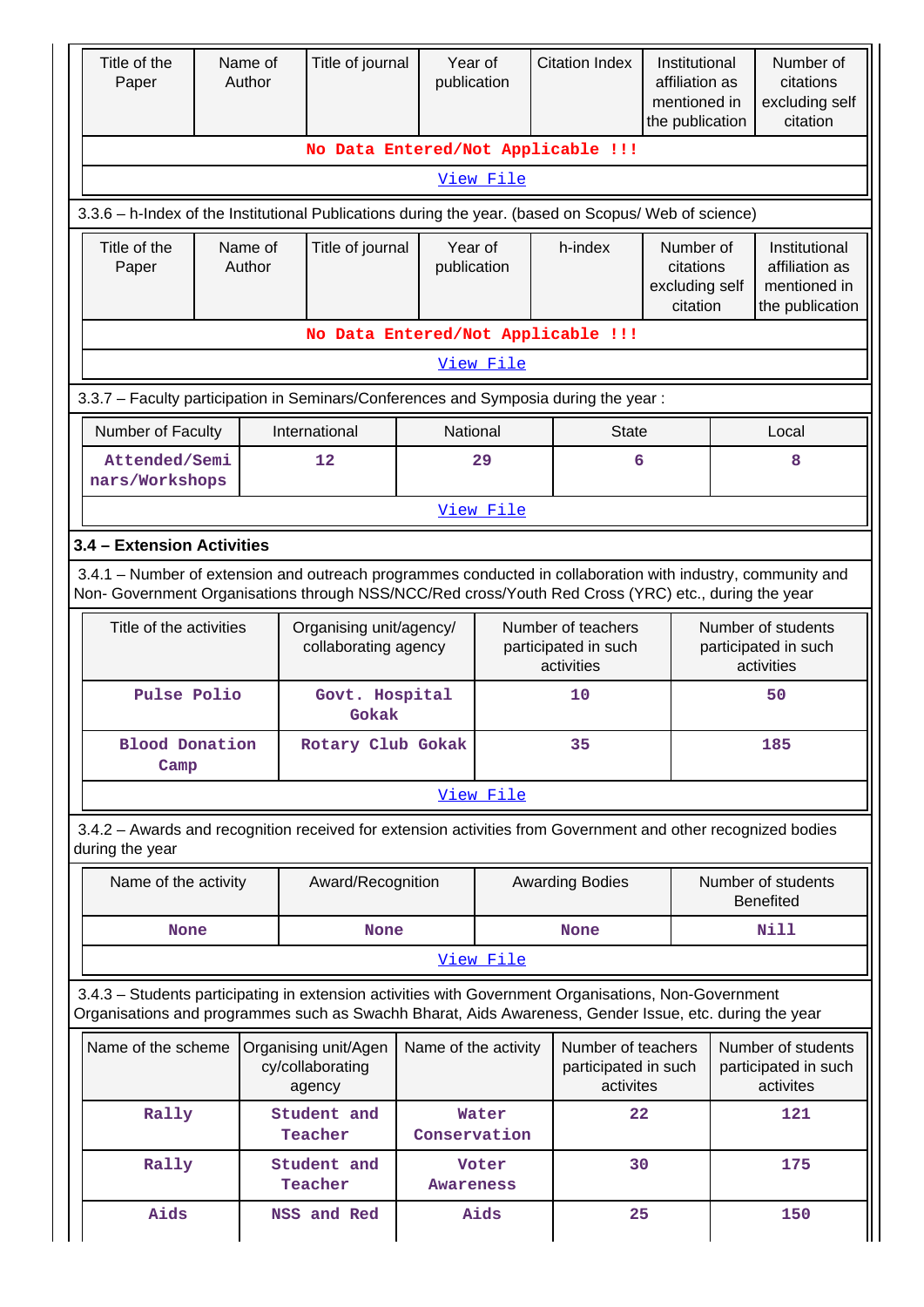| <b>Awareness</b>                                                                                                                                         |                                   | Cross Unit               |                    | <b>Awareness Rally</b>                                                                            |                             |                         |                    |            |                                                           |  |
|----------------------------------------------------------------------------------------------------------------------------------------------------------|-----------------------------------|--------------------------|--------------------|---------------------------------------------------------------------------------------------------|-----------------------------|-------------------------|--------------------|------------|-----------------------------------------------------------|--|
| <b>Blood</b><br>Donation                                                                                                                                 |                                   | <b>Red Cross</b><br>Unit |                    | Donation                                                                                          | <b>Blood</b>                |                         | 35                 |            | 185                                                       |  |
| Swachh Bharat                                                                                                                                            |                                   | NSS Unit                 |                    | Cleaning                                                                                          | Campus                      |                         | 15                 |            | 150                                                       |  |
|                                                                                                                                                          |                                   |                          |                    |                                                                                                   | View File                   |                         |                    |            |                                                           |  |
|                                                                                                                                                          | 3.5 - Collaborations              |                          |                    |                                                                                                   |                             |                         |                    |            |                                                           |  |
| 3.5.1 – Number of Collaborative activities for research, faculty exchange, student exchange during the year                                              |                                   |                          |                    |                                                                                                   |                             |                         |                    |            |                                                           |  |
|                                                                                                                                                          | Nature of activity<br>Participant |                          |                    |                                                                                                   | Source of financial support |                         |                    |            | Duration                                                  |  |
| <b>Faculty Exchange</b>                                                                                                                                  |                                   |                          | 1                  |                                                                                                   |                             | 7<br><b>None</b>        |                    |            |                                                           |  |
|                                                                                                                                                          |                                   |                          |                    |                                                                                                   | View File                   |                         |                    |            |                                                           |  |
| 3.5.2 - Linkages with institutions/industries for internship, on-the- job training, project work, sharing of research<br>facilities etc. during the year |                                   |                          |                    |                                                                                                   |                             |                         |                    |            |                                                           |  |
| Nature of linkage                                                                                                                                        | Title of the<br>linkage           |                          |                    | Name of the<br>partnering<br>institution/<br>industry<br>/research lab<br>with contact<br>details | <b>Duration From</b>        |                         | <b>Duration To</b> |            | Participant                                               |  |
| Industrial<br>Visit                                                                                                                                      | Starch<br>Extraction              |                          |                    | Rouquette<br>Riddhi<br>Siddhi Glocu<br>Boils, Gokak                                               | 08/01/2019                  |                         |                    | 08/01/2019 | 35                                                        |  |
| Bank Visit                                                                                                                                               | System                            | Banking                  |                    | The Gokak<br>Urban Co-<br>Society<br>Gokak                                                        | 12/12/2018                  |                         |                    | 15/12/2018 | 18                                                        |  |
| Industrial<br>Visit                                                                                                                                      | Technology                        | Sugar                    |                    | Satish<br>Sugars Ltd.<br>Hunashyal<br>(P.G.)                                                      | 17/12/2018                  |                         |                    | 18/12/2018 | 25                                                        |  |
|                                                                                                                                                          |                                   |                          |                    |                                                                                                   | View File                   |                         |                    |            |                                                           |  |
| 3.5.3 - MoUs signed with institutions of national, international importance, other universities, industries, corporate<br>houses etc. during the year    |                                   |                          |                    |                                                                                                   |                             |                         |                    |            |                                                           |  |
| Organisation                                                                                                                                             |                                   |                          | Date of MoU signed |                                                                                                   |                             | Purpose/Activities      |                    |            | Number of<br>students/teachers<br>participated under MoUs |  |
| Bharatesh<br><b>Education Trusts</b><br>Global Business<br>School Belagavi                                                                               |                                   |                          | 10/08/2018         |                                                                                                   |                             | Mutual Co-<br>operation |                    |            | 17                                                        |  |
|                                                                                                                                                          |                                   |                          |                    |                                                                                                   | View File                   |                         |                    |            |                                                           |  |
| <b>CRITERION IV - INFRASTRUCTURE AND LEARNING RESOURCES</b>                                                                                              |                                   |                          |                    |                                                                                                   |                             |                         |                    |            |                                                           |  |
| 4.1 - Physical Facilities                                                                                                                                |                                   |                          |                    |                                                                                                   |                             |                         |                    |            |                                                           |  |
| 4.1.1 - Budget allocation, excluding salary for infrastructure augmentation during the year                                                              |                                   |                          |                    |                                                                                                   |                             |                         |                    |            |                                                           |  |
| Budget allocated for infrastructure augmentation                                                                                                         |                                   |                          |                    |                                                                                                   |                             |                         |                    |            | Budget utilized for infrastructure development            |  |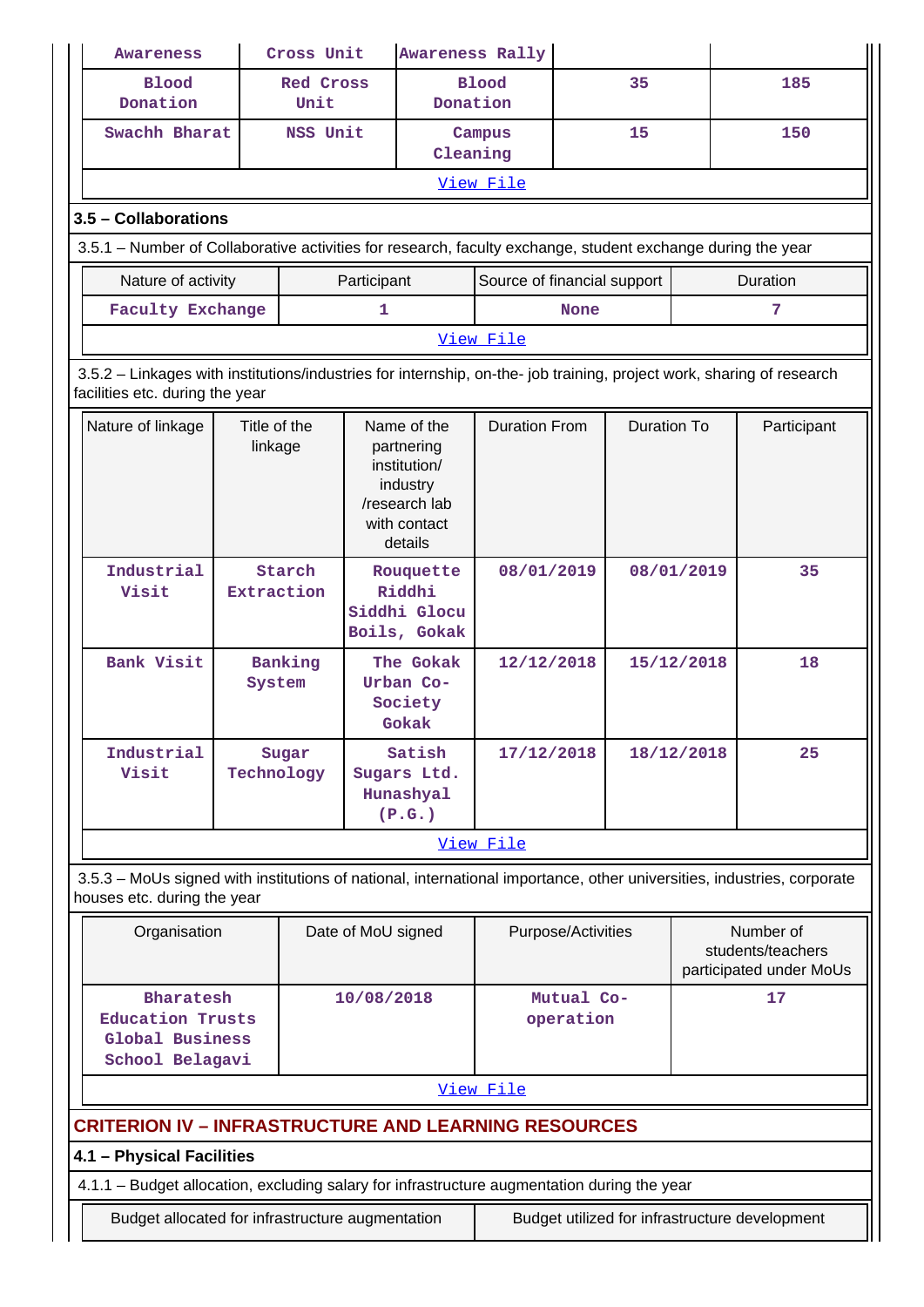|                                                                                                                                                                                                                                                         |                                                                                         |                         | 270000 |                                                                                                |                     | 264053         |        |                                          |                                                   |                      |               |             |
|---------------------------------------------------------------------------------------------------------------------------------------------------------------------------------------------------------------------------------------------------------|-----------------------------------------------------------------------------------------|-------------------------|--------|------------------------------------------------------------------------------------------------|---------------------|----------------|--------|------------------------------------------|---------------------------------------------------|----------------------|---------------|-------------|
| 4.1.2 - Details of augmentation in infrastructure facilities during the year                                                                                                                                                                            |                                                                                         |                         |        |                                                                                                |                     |                |        |                                          |                                                   |                      |               |             |
|                                                                                                                                                                                                                                                         |                                                                                         | <b>Facilities</b>       |        |                                                                                                |                     |                |        |                                          | <b>Existing or Newly Added</b>                    |                      |               |             |
|                                                                                                                                                                                                                                                         |                                                                                         | Laboratories            |        |                                                                                                |                     | Existing       |        |                                          |                                                   |                      |               |             |
|                                                                                                                                                                                                                                                         |                                                                                         |                         |        | Number of important equipments<br>purchased (Greater than 1-0 lakh)<br>during the current year |                     | Newly Added    |        |                                          |                                                   |                      |               |             |
|                                                                                                                                                                                                                                                         |                                                                                         |                         |        |                                                                                                |                     | View File      |        |                                          |                                                   |                      |               |             |
|                                                                                                                                                                                                                                                         | 4.2 - Library as a Learning Resource                                                    |                         |        |                                                                                                |                     |                |        |                                          |                                                   |                      |               |             |
| 4.2.1 - Library is automated {Integrated Library Management System (ILMS)}                                                                                                                                                                              |                                                                                         |                         |        |                                                                                                |                     |                |        |                                          |                                                   |                      |               |             |
|                                                                                                                                                                                                                                                         | Name of the ILMS<br>software                                                            |                         |        | Nature of automation (fully<br>or patially)                                                    |                     |                |        | Version                                  |                                                   | Year of automation   |               |             |
|                                                                                                                                                                                                                                                         | $e - Lib$                                                                               |                         |        | Fully                                                                                          |                     |                |        | 2002                                     |                                                   |                      | 2002          |             |
| 4.2.2 - Library Services                                                                                                                                                                                                                                |                                                                                         |                         |        |                                                                                                |                     |                |        |                                          |                                                   |                      |               |             |
| Newly Added<br>Library<br>Existing<br>Service Type                                                                                                                                                                                                      |                                                                                         |                         |        |                                                                                                |                     |                |        |                                          |                                                   | Total                |               |             |
| Text<br><b>Books</b>                                                                                                                                                                                                                                    |                                                                                         | 49749                   |        | 3926559                                                                                        |                     | 550            |        | 140598                                   |                                                   | 50299                |               | 4067157     |
| Reference<br><b>Books</b>                                                                                                                                                                                                                               |                                                                                         | 3458                    |        | 185815                                                                                         |                     | <b>Nill</b>    |        | Nill                                     |                                                   | 3458                 |               | 185815      |
| e-Books                                                                                                                                                                                                                                                 |                                                                                         | 560                     |        | <b>Nill</b>                                                                                    |                     | Nill           |        | Nill                                     |                                                   | 560                  |               | Nill        |
| Journals                                                                                                                                                                                                                                                |                                                                                         | 73                      |        | 75810                                                                                          |                     | 66             |        | 71626                                    |                                                   | 139                  |               | 147436      |
| $CD \&$<br>Video                                                                                                                                                                                                                                        |                                                                                         | 15                      |        | Nill                                                                                           |                     | Nill<br>Nill   |        |                                          | 15                                                |                      | Nill          |             |
| Library<br>Automation                                                                                                                                                                                                                                   |                                                                                         | 1                       |        | 5000                                                                                           |                     | Nill<br>Nill   |        |                                          |                                                   | 5000<br>1            |               |             |
|                                                                                                                                                                                                                                                         |                                                                                         |                         |        |                                                                                                |                     | View File      |        |                                          |                                                   |                      |               |             |
| 4.2.3 - E-content developed by teachers such as: e-PG- Pathshala, CEC (under e-PG- Pathshala CEC (Under<br>Graduate) SWAYAM other MOOCs platform NPTEL/NMEICT/any other Government initiatives & institutional<br>(Learning Management System (LMS) etc |                                                                                         |                         |        |                                                                                                |                     |                |        |                                          |                                                   |                      |               |             |
|                                                                                                                                                                                                                                                         | Name of the Teacher                                                                     |                         |        | Name of the Module                                                                             |                     |                |        | Platform on which module<br>is developed |                                                   | Date of launching e- | content       |             |
|                                                                                                                                                                                                                                                         |                                                                                         |                         |        | No Data Entered/Not Applicable !!!                                                             |                     |                |        |                                          |                                                   |                      |               |             |
|                                                                                                                                                                                                                                                         |                                                                                         |                         |        |                                                                                                |                     | View File      |        |                                          |                                                   |                      |               |             |
| 4.3 - IT Infrastructure                                                                                                                                                                                                                                 |                                                                                         |                         |        |                                                                                                |                     |                |        |                                          |                                                   |                      |               |             |
| 4.3.1 - Technology Upgradation (overall)                                                                                                                                                                                                                |                                                                                         |                         |        |                                                                                                |                     |                |        |                                          |                                                   |                      |               |             |
| <b>Type</b>                                                                                                                                                                                                                                             | <b>Total Co</b><br>Computer<br>Internet<br><b>Browsing</b><br>Lab<br>mputers<br>centers |                         |        |                                                                                                | Computer<br>Centers |                | Office | Departme<br>nts                          | Available<br><b>Bandwidt</b><br>h (MBPS/<br>GBPS) |                      | <b>Others</b> |             |
| Existin<br>g                                                                                                                                                                                                                                            | 141                                                                                     | 99                      |        | 8                                                                                              | 5                   | $\mathbf 1$    |        | 8                                        | 20                                                | 40                   |               | $\mathbf 0$ |
| Added                                                                                                                                                                                                                                                   | 6                                                                                       | $\overline{\mathbf{2}}$ |        | $\mathbf 0$                                                                                    | $\mathbf 0$         | $\overline{a}$ |        | $\overline{a}$                           | $\mathbf 0$                                       | $\mathbf 0$          |               | $\mathbf 0$ |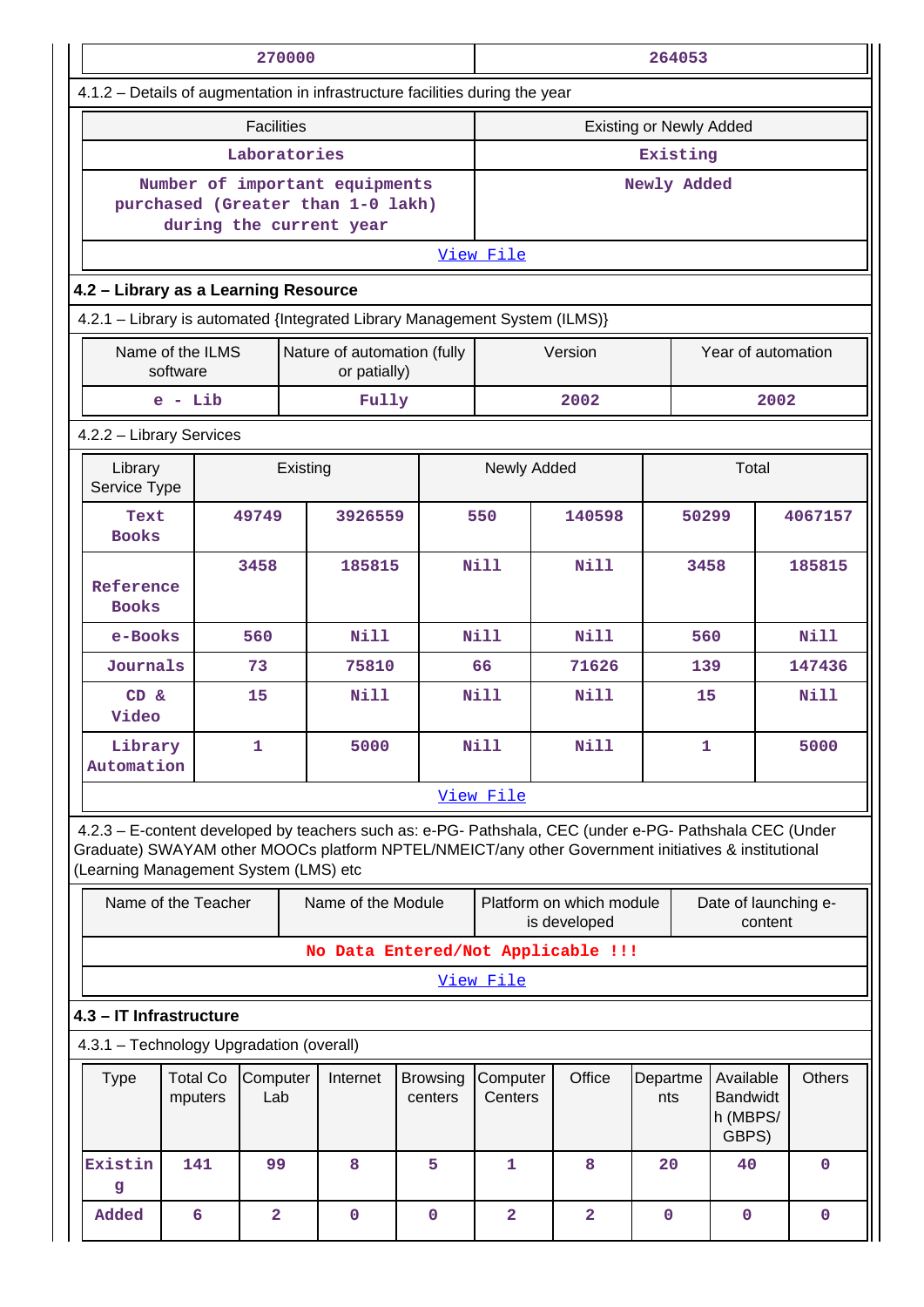|                                                                                                                                                                                                                              | Total                                                                                                                                                                                                                                                                                                                                                                                                                                                                                                                                                                                                                                                                                                                                                                                                                                                                                                                                                                                                                                                                                                                                                                                                                                                                                                                                                                                                                                                                                           | 147                                          | 101        |  | 8                        | 5 | 3                                                                                                  | 10                             | 20                 | 40                                                                                                        | $\mathbf 0$ |  |
|------------------------------------------------------------------------------------------------------------------------------------------------------------------------------------------------------------------------------|-------------------------------------------------------------------------------------------------------------------------------------------------------------------------------------------------------------------------------------------------------------------------------------------------------------------------------------------------------------------------------------------------------------------------------------------------------------------------------------------------------------------------------------------------------------------------------------------------------------------------------------------------------------------------------------------------------------------------------------------------------------------------------------------------------------------------------------------------------------------------------------------------------------------------------------------------------------------------------------------------------------------------------------------------------------------------------------------------------------------------------------------------------------------------------------------------------------------------------------------------------------------------------------------------------------------------------------------------------------------------------------------------------------------------------------------------------------------------------------------------|----------------------------------------------|------------|--|--------------------------|---|----------------------------------------------------------------------------------------------------|--------------------------------|--------------------|-----------------------------------------------------------------------------------------------------------|-------------|--|
|                                                                                                                                                                                                                              |                                                                                                                                                                                                                                                                                                                                                                                                                                                                                                                                                                                                                                                                                                                                                                                                                                                                                                                                                                                                                                                                                                                                                                                                                                                                                                                                                                                                                                                                                                 |                                              |            |  |                          |   | 4.3.2 - Bandwidth available of internet connection in the Institution (Leased line)                |                                |                    |                                                                                                           |             |  |
|                                                                                                                                                                                                                              |                                                                                                                                                                                                                                                                                                                                                                                                                                                                                                                                                                                                                                                                                                                                                                                                                                                                                                                                                                                                                                                                                                                                                                                                                                                                                                                                                                                                                                                                                                 |                                              |            |  |                          |   | 200 MBPS/ GBPS                                                                                     |                                |                    |                                                                                                           |             |  |
|                                                                                                                                                                                                                              | 4.3.3 - Facility for e-content                                                                                                                                                                                                                                                                                                                                                                                                                                                                                                                                                                                                                                                                                                                                                                                                                                                                                                                                                                                                                                                                                                                                                                                                                                                                                                                                                                                                                                                                  |                                              |            |  |                          |   |                                                                                                    |                                |                    |                                                                                                           |             |  |
|                                                                                                                                                                                                                              |                                                                                                                                                                                                                                                                                                                                                                                                                                                                                                                                                                                                                                                                                                                                                                                                                                                                                                                                                                                                                                                                                                                                                                                                                                                                                                                                                                                                                                                                                                 | Name of the e-content development facility   |            |  |                          |   |                                                                                                    |                                | recording facility | Provide the link of the videos and media centre and                                                       |             |  |
|                                                                                                                                                                                                                              |                                                                                                                                                                                                                                                                                                                                                                                                                                                                                                                                                                                                                                                                                                                                                                                                                                                                                                                                                                                                                                                                                                                                                                                                                                                                                                                                                                                                                                                                                                 |                                              | <b>NIL</b> |  |                          |   |                                                                                                    |                                | NIL                |                                                                                                           |             |  |
|                                                                                                                                                                                                                              | 4.4 - Maintenance of Campus Infrastructure                                                                                                                                                                                                                                                                                                                                                                                                                                                                                                                                                                                                                                                                                                                                                                                                                                                                                                                                                                                                                                                                                                                                                                                                                                                                                                                                                                                                                                                      |                                              |            |  |                          |   |                                                                                                    |                                |                    |                                                                                                           |             |  |
|                                                                                                                                                                                                                              | 4.4.1 – Expenditure incurred on maintenance of physical facilities and academic support facilities, excluding salary<br>component, during the year                                                                                                                                                                                                                                                                                                                                                                                                                                                                                                                                                                                                                                                                                                                                                                                                                                                                                                                                                                                                                                                                                                                                                                                                                                                                                                                                              |                                              |            |  |                          |   |                                                                                                    |                                |                    |                                                                                                           |             |  |
| Assigned Budget on<br>Expenditure incurred on<br>Assigned budget on<br>Expenditure incurredon<br>academic facilities<br>maintenance of academic<br>physical facilities<br>maintenance of physical<br>facilities<br>facilites |                                                                                                                                                                                                                                                                                                                                                                                                                                                                                                                                                                                                                                                                                                                                                                                                                                                                                                                                                                                                                                                                                                                                                                                                                                                                                                                                                                                                                                                                                                 |                                              |            |  |                          |   |                                                                                                    |                                |                    |                                                                                                           |             |  |
|                                                                                                                                                                                                                              |                                                                                                                                                                                                                                                                                                                                                                                                                                                                                                                                                                                                                                                                                                                                                                                                                                                                                                                                                                                                                                                                                                                                                                                                                                                                                                                                                                                                                                                                                                 | 18                                           |            |  | 1720685                  |   |                                                                                                    | 5                              |                    | 409881                                                                                                    |             |  |
|                                                                                                                                                                                                                              | 4.4.2 – Procedures and policies for maintaining and utilizing physical, academic and support facilities - laboratory,<br>library, sports complex, computers, classrooms etc. (maximum 500 words) (information to be available in<br>institutional Website, provide link)                                                                                                                                                                                                                                                                                                                                                                                                                                                                                                                                                                                                                                                                                                                                                                                                                                                                                                                                                                                                                                                                                                                                                                                                                        |                                              |            |  |                          |   |                                                                                                    |                                |                    |                                                                                                           |             |  |
|                                                                                                                                                                                                                              | ? The institution has E-governance system it includes the following:<br>admission, administration, academic and financial practices and library<br>management system. ? Periodic meetings a various committees are conducted and<br>decisions are made with confidence of class representatives, secretaries<br>various associations and Chief Representative. ? Transparency is ensured<br>through the participation of students in policy making and implementation. ?<br>Emphasised on achieving the goal of putting of MIS in place. Facilities for<br>Extra-Curricular Activities: Gymkhana Hall with 16 Stationed Multi-gym, play<br>ground with 200 m. track, NSS office, Health Care and Yoga Centre. Additions to<br>Infrastructure: Indoor Stadium, Additional Class rooms, Women's Hostel,<br>Generator, CCTV cameras and Equipments . Class Rooms: 26 Class Rooms of which<br>11 are high-tech . Laboratories: Science laboratories - 07 Computer<br>laboratories - 02 · Seminar Hall, Women's Study Center, and Karnataka<br>University Distance Education Examination Centre . Canteen . Lady Staff Room .<br>Open Air Theatre . Conference Hall . Wrangler D.C. Pawate Science Centre .<br>Commerce Laboratory . English Language Laboratory . Shade House . 1- Soil<br>Testing Lab . 2 - Vermiculture House . Separate sanitary blocks for boys and<br>girls . Library: Well stacked Library with 74,042 volumes, Digital Library,<br>Reference Section and three Reading rooms |                                              |            |  |                          |   |                                                                                                    |                                |                    |                                                                                                           |             |  |
|                                                                                                                                                                                                                              |                                                                                                                                                                                                                                                                                                                                                                                                                                                                                                                                                                                                                                                                                                                                                                                                                                                                                                                                                                                                                                                                                                                                                                                                                                                                                                                                                                                                                                                                                                 |                                              |            |  |                          |   | http://www.jssgokak.in/<br><b>CRITERION V - STUDENT SUPPORT AND PROGRESSION</b>                    |                                |                    |                                                                                                           |             |  |
|                                                                                                                                                                                                                              |                                                                                                                                                                                                                                                                                                                                                                                                                                                                                                                                                                                                                                                                                                                                                                                                                                                                                                                                                                                                                                                                                                                                                                                                                                                                                                                                                                                                                                                                                                 | 5.1 - Student Support                        |            |  |                          |   |                                                                                                    |                                |                    |                                                                                                           |             |  |
|                                                                                                                                                                                                                              |                                                                                                                                                                                                                                                                                                                                                                                                                                                                                                                                                                                                                                                                                                                                                                                                                                                                                                                                                                                                                                                                                                                                                                                                                                                                                                                                                                                                                                                                                                 | 5.1.1 - Scholarships and Financial Support   |            |  |                          |   |                                                                                                    |                                |                    |                                                                                                           |             |  |
|                                                                                                                                                                                                                              |                                                                                                                                                                                                                                                                                                                                                                                                                                                                                                                                                                                                                                                                                                                                                                                                                                                                                                                                                                                                                                                                                                                                                                                                                                                                                                                                                                                                                                                                                                 |                                              |            |  | Name/Title of the scheme |   |                                                                                                    | Number of students             |                    | Amount in Rupees                                                                                          |             |  |
|                                                                                                                                                                                                                              |                                                                                                                                                                                                                                                                                                                                                                                                                                                                                                                                                                                                                                                                                                                                                                                                                                                                                                                                                                                                                                                                                                                                                                                                                                                                                                                                                                                                                                                                                                 |                                              |            |  |                          |   | No Data Entered/Not Applicable !!!                                                                 |                                |                    |                                                                                                           |             |  |
|                                                                                                                                                                                                                              |                                                                                                                                                                                                                                                                                                                                                                                                                                                                                                                                                                                                                                                                                                                                                                                                                                                                                                                                                                                                                                                                                                                                                                                                                                                                                                                                                                                                                                                                                                 |                                              |            |  |                          |   | View File                                                                                          |                                |                    |                                                                                                           |             |  |
|                                                                                                                                                                                                                              |                                                                                                                                                                                                                                                                                                                                                                                                                                                                                                                                                                                                                                                                                                                                                                                                                                                                                                                                                                                                                                                                                                                                                                                                                                                                                                                                                                                                                                                                                                 |                                              |            |  |                          |   | coaching, Language lab, Bridge courses, Yoga, Meditation, Personal Counselling and Mentoring etc., |                                |                    | 5.1.2 – Number of capability enhancement and development schemes such as Soft skill development, Remedial |             |  |
|                                                                                                                                                                                                                              |                                                                                                                                                                                                                                                                                                                                                                                                                                                                                                                                                                                                                                                                                                                                                                                                                                                                                                                                                                                                                                                                                                                                                                                                                                                                                                                                                                                                                                                                                                 | Name of the capability<br>enhancement scheme |            |  | Date of implemetation    |   |                                                                                                    | Number of students<br>enrolled |                    | Agencies involved                                                                                         |             |  |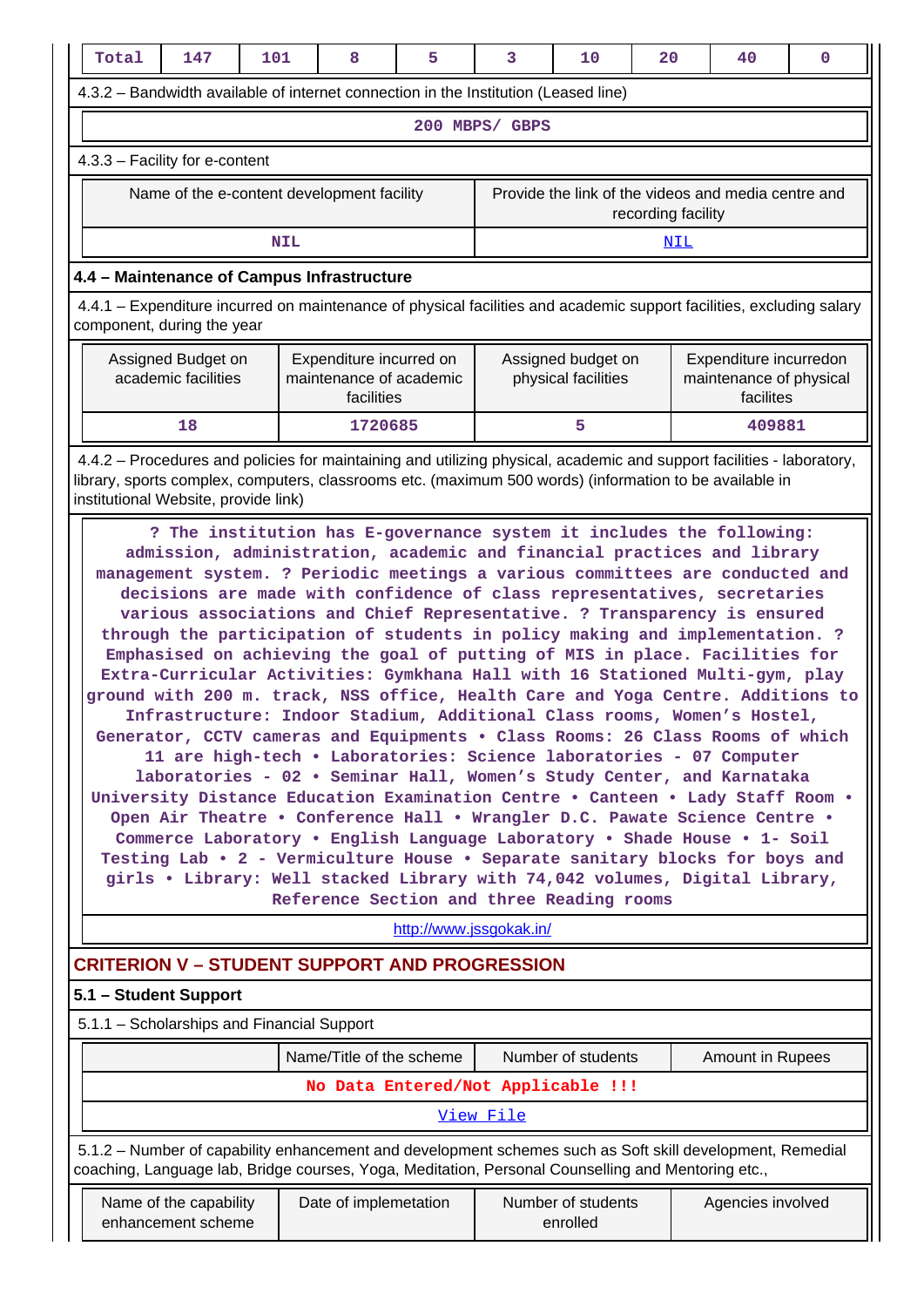| Yoga                                                                                                                                                           |                                                             |  | 18/08/2019                                                           | 25                                                                                                        |                                                              | <b>JSS College Gokak</b>                       |  |  |  |  |
|----------------------------------------------------------------------------------------------------------------------------------------------------------------|-------------------------------------------------------------|--|----------------------------------------------------------------------|-----------------------------------------------------------------------------------------------------------|--------------------------------------------------------------|------------------------------------------------|--|--|--|--|
| Remedial Coaching                                                                                                                                              |                                                             |  | 04/11/2019                                                           | 175                                                                                                       |                                                              | <b>JSS College Gokak</b>                       |  |  |  |  |
| Soft Skill<br>Development                                                                                                                                      |                                                             |  | 16/09/2019                                                           | 25                                                                                                        |                                                              | <b>GES B.Ed College</b><br>Gokak               |  |  |  |  |
|                                                                                                                                                                |                                                             |  |                                                                      | View File                                                                                                 |                                                              |                                                |  |  |  |  |
| institution during the year                                                                                                                                    |                                                             |  |                                                                      | 5.1.3 - Students benefited by guidance for competitive examinations and career counselling offered by the |                                                              |                                                |  |  |  |  |
| Name of the<br>Year<br>scheme                                                                                                                                  |                                                             |  | Number of<br>benefited<br>students for<br>competitive<br>examination | Number of<br>benefited<br>students by<br>career<br>counseling<br>activities                               | Number of<br>students who<br>have passedin<br>the comp. exam | Number of<br>studentsp placed                  |  |  |  |  |
| No Data Entered/Not Applicable !!!                                                                                                                             |                                                             |  |                                                                      |                                                                                                           |                                                              |                                                |  |  |  |  |
|                                                                                                                                                                |                                                             |  |                                                                      | View File                                                                                                 |                                                              |                                                |  |  |  |  |
| 5.1.4 – Institutional mechanism for transparency, timely redressal of student grievances, Prevention of sexual<br>harassment and ragging cases during the year |                                                             |  |                                                                      |                                                                                                           |                                                              |                                                |  |  |  |  |
| Total grievances received                                                                                                                                      |                                                             |  | Number of grievances redressed                                       |                                                                                                           |                                                              | Avg. number of days for grievance<br>redressal |  |  |  |  |
|                                                                                                                                                                | 3                                                           |  |                                                                      | 3                                                                                                         |                                                              | 4                                              |  |  |  |  |
| 5.2 - Student Progression                                                                                                                                      |                                                             |  |                                                                      |                                                                                                           |                                                              |                                                |  |  |  |  |
| 5.2.1 - Details of campus placement during the year                                                                                                            |                                                             |  |                                                                      |                                                                                                           |                                                              |                                                |  |  |  |  |
|                                                                                                                                                                | On campus                                                   |  |                                                                      |                                                                                                           | Off campus                                                   |                                                |  |  |  |  |
| Nameof<br>organizations<br>visited                                                                                                                             | Number of<br>students<br>participated                       |  | Number of<br>stduents placed                                         | Nameof<br>organizations<br>visited                                                                        | Number of<br>students<br>participated                        | Number of<br>stduents placed                   |  |  |  |  |
| Toyota                                                                                                                                                         | 50                                                          |  | 15                                                                   | Wipro,<br>Infosys,<br>Tech<br>Mahindra                                                                    | 112                                                          | 25                                             |  |  |  |  |
|                                                                                                                                                                |                                                             |  |                                                                      | View File                                                                                                 |                                                              |                                                |  |  |  |  |
|                                                                                                                                                                |                                                             |  |                                                                      | 5.2.2 - Student progression to higher education in percentage during the year                             |                                                              |                                                |  |  |  |  |
| Year                                                                                                                                                           | Number of<br>students<br>enrolling into<br>higher education |  | Programme<br>graduated from                                          | Depratment<br>graduated from                                                                              | Name of<br>institution joined                                | Name of<br>programme<br>admitted to            |  |  |  |  |
| 2019                                                                                                                                                           | 7                                                           |  | <b>BBA</b>                                                           | Management                                                                                                | <b>RCU</b>                                                   | <b>MBA</b>                                     |  |  |  |  |
| 2019                                                                                                                                                           | 55                                                          |  | BSC, BA                                                              | Economics,<br>History, Soci<br>ology, Pol.<br>Sc, English,<br>Kannada,                                    | <b>RCU</b>                                                   | <b>BEd</b>                                     |  |  |  |  |
| 2019                                                                                                                                                           | 17                                                          |  | <b>BCOM</b>                                                          | Commerce                                                                                                  | <b>RCU</b>                                                   | <b>MCOM</b>                                    |  |  |  |  |
| 2019                                                                                                                                                           | 42                                                          |  | <b>BSC</b>                                                           | Botany, Zoo<br>logy, Physics<br>Chemistry<br>and Maths                                                    | <b>RCU</b>                                                   | <b>MSC</b>                                     |  |  |  |  |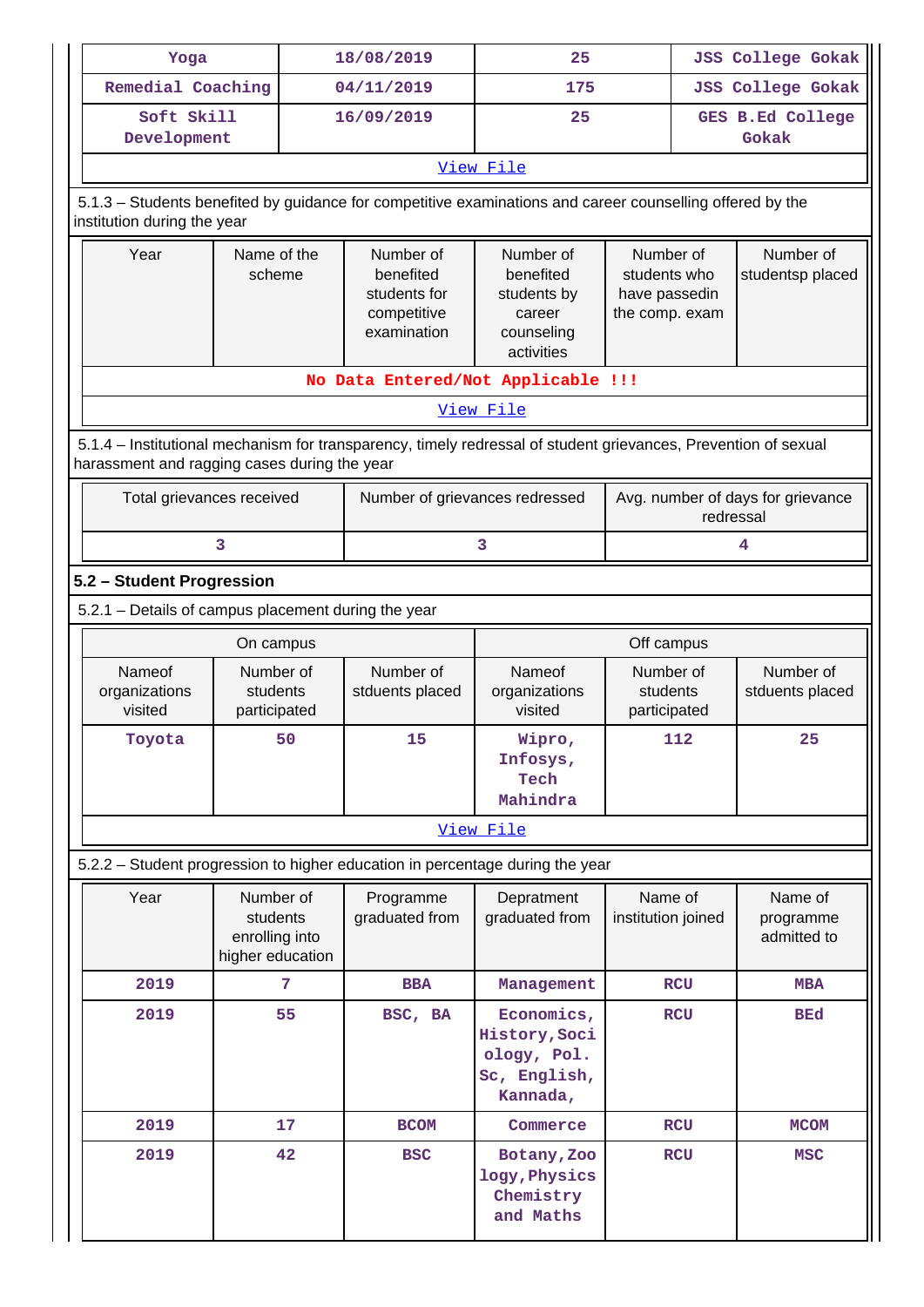|                                                                                                          | 2019                                                                                                                                                                                                                                                                                                                                                                                                                                                                                                                                                                                                                                                                                                                                                                                                                                                                                                                                                                                                                                                                                                                                                                                                                                                                                                                                                                                                                                                                         | 3                                                                                                                                                                                      |  | <b>BA</b>                          |                                   |                  | Economics                           |  | <b>RCU</b>                              | <b>MA</b>                                                                                                           |
|----------------------------------------------------------------------------------------------------------|------------------------------------------------------------------------------------------------------------------------------------------------------------------------------------------------------------------------------------------------------------------------------------------------------------------------------------------------------------------------------------------------------------------------------------------------------------------------------------------------------------------------------------------------------------------------------------------------------------------------------------------------------------------------------------------------------------------------------------------------------------------------------------------------------------------------------------------------------------------------------------------------------------------------------------------------------------------------------------------------------------------------------------------------------------------------------------------------------------------------------------------------------------------------------------------------------------------------------------------------------------------------------------------------------------------------------------------------------------------------------------------------------------------------------------------------------------------------------|----------------------------------------------------------------------------------------------------------------------------------------------------------------------------------------|--|------------------------------------|-----------------------------------|------------------|-------------------------------------|--|-----------------------------------------|---------------------------------------------------------------------------------------------------------------------|
|                                                                                                          |                                                                                                                                                                                                                                                                                                                                                                                                                                                                                                                                                                                                                                                                                                                                                                                                                                                                                                                                                                                                                                                                                                                                                                                                                                                                                                                                                                                                                                                                              |                                                                                                                                                                                        |  |                                    |                                   | View File        |                                     |  |                                         |                                                                                                                     |
|                                                                                                          |                                                                                                                                                                                                                                                                                                                                                                                                                                                                                                                                                                                                                                                                                                                                                                                                                                                                                                                                                                                                                                                                                                                                                                                                                                                                                                                                                                                                                                                                              | 5.2.3 - Students qualifying in state/ national/ international level examinations during the year<br>(eg:NET/SET/SLET/GATE/GMAT/CAT/GRE/TOFEL/Civil Services/State Government Services) |  |                                    |                                   |                  |                                     |  |                                         |                                                                                                                     |
|                                                                                                          |                                                                                                                                                                                                                                                                                                                                                                                                                                                                                                                                                                                                                                                                                                                                                                                                                                                                                                                                                                                                                                                                                                                                                                                                                                                                                                                                                                                                                                                                              | Items                                                                                                                                                                                  |  |                                    |                                   |                  |                                     |  | Number of students selected/ qualifying |                                                                                                                     |
|                                                                                                          |                                                                                                                                                                                                                                                                                                                                                                                                                                                                                                                                                                                                                                                                                                                                                                                                                                                                                                                                                                                                                                                                                                                                                                                                                                                                                                                                                                                                                                                                              | <b>NET</b>                                                                                                                                                                             |  |                                    |                                   |                  |                                     |  | 2                                       |                                                                                                                     |
|                                                                                                          |                                                                                                                                                                                                                                                                                                                                                                                                                                                                                                                                                                                                                                                                                                                                                                                                                                                                                                                                                                                                                                                                                                                                                                                                                                                                                                                                                                                                                                                                              | <b>SLET</b>                                                                                                                                                                            |  |                                    |                                   |                  |                                     |  | 5                                       |                                                                                                                     |
| View File                                                                                                |                                                                                                                                                                                                                                                                                                                                                                                                                                                                                                                                                                                                                                                                                                                                                                                                                                                                                                                                                                                                                                                                                                                                                                                                                                                                                                                                                                                                                                                                              |                                                                                                                                                                                        |  |                                    |                                   |                  |                                     |  |                                         |                                                                                                                     |
| 5.2.4 – Sports and cultural activities / competitions organised at the institution level during the year |                                                                                                                                                                                                                                                                                                                                                                                                                                                                                                                                                                                                                                                                                                                                                                                                                                                                                                                                                                                                                                                                                                                                                                                                                                                                                                                                                                                                                                                                              |                                                                                                                                                                                        |  |                                    |                                   |                  |                                     |  |                                         |                                                                                                                     |
|                                                                                                          | Activity                                                                                                                                                                                                                                                                                                                                                                                                                                                                                                                                                                                                                                                                                                                                                                                                                                                                                                                                                                                                                                                                                                                                                                                                                                                                                                                                                                                                                                                                     |                                                                                                                                                                                        |  |                                    |                                   | Level            |                                     |  | Number of Participants                  |                                                                                                                     |
|                                                                                                          |                                                                                                                                                                                                                                                                                                                                                                                                                                                                                                                                                                                                                                                                                                                                                                                                                                                                                                                                                                                                                                                                                                                                                                                                                                                                                                                                                                                                                                                                              | Chess, Table tennis,<br>Cricket, Volleyball etc.                                                                                                                                       |  |                                    | University level                  |                  |                                     |  |                                         | 64                                                                                                                  |
|                                                                                                          | Field events, Track<br>events, indooe games in<br>sports                                                                                                                                                                                                                                                                                                                                                                                                                                                                                                                                                                                                                                                                                                                                                                                                                                                                                                                                                                                                                                                                                                                                                                                                                                                                                                                                                                                                                     |                                                                                                                                                                                        |  |                                    |                                   | College          |                                     |  |                                         | 615                                                                                                                 |
| 62<br>Speech, Debate,<br>Inter college<br>Extempore speech, Dance                                        |                                                                                                                                                                                                                                                                                                                                                                                                                                                                                                                                                                                                                                                                                                                                                                                                                                                                                                                                                                                                                                                                                                                                                                                                                                                                                                                                                                                                                                                                              |                                                                                                                                                                                        |  |                                    |                                   |                  |                                     |  |                                         |                                                                                                                     |
| Rangoli,<br>College level<br>Mehandi, Nailart, Cooking<br>without gas, hair style,<br>etc without gas,   |                                                                                                                                                                                                                                                                                                                                                                                                                                                                                                                                                                                                                                                                                                                                                                                                                                                                                                                                                                                                                                                                                                                                                                                                                                                                                                                                                                                                                                                                              |                                                                                                                                                                                        |  |                                    |                                   |                  |                                     |  | 945                                     |                                                                                                                     |
|                                                                                                          |                                                                                                                                                                                                                                                                                                                                                                                                                                                                                                                                                                                                                                                                                                                                                                                                                                                                                                                                                                                                                                                                                                                                                                                                                                                                                                                                                                                                                                                                              |                                                                                                                                                                                        |  |                                    |                                   | View File        |                                     |  |                                         |                                                                                                                     |
|                                                                                                          | 5.3 - Student Participation and Activities                                                                                                                                                                                                                                                                                                                                                                                                                                                                                                                                                                                                                                                                                                                                                                                                                                                                                                                                                                                                                                                                                                                                                                                                                                                                                                                                                                                                                                   |                                                                                                                                                                                        |  |                                    |                                   |                  |                                     |  |                                         |                                                                                                                     |
|                                                                                                          |                                                                                                                                                                                                                                                                                                                                                                                                                                                                                                                                                                                                                                                                                                                                                                                                                                                                                                                                                                                                                                                                                                                                                                                                                                                                                                                                                                                                                                                                              | level (award for a team event should be counted as one)                                                                                                                                |  |                                    |                                   |                  |                                     |  |                                         | 5.3.1 – Number of awards/medals for outstanding performance in sports/cultural activities at national/international |
| Year                                                                                                     |                                                                                                                                                                                                                                                                                                                                                                                                                                                                                                                                                                                                                                                                                                                                                                                                                                                                                                                                                                                                                                                                                                                                                                                                                                                                                                                                                                                                                                                                              | Name of the<br>award/medal                                                                                                                                                             |  | National/<br>Internaional          | Number of<br>awards for<br>Sports |                  | Number of<br>awards for<br>Cultural |  | Student ID<br>number                    | Name of the<br>student                                                                                              |
|                                                                                                          |                                                                                                                                                                                                                                                                                                                                                                                                                                                                                                                                                                                                                                                                                                                                                                                                                                                                                                                                                                                                                                                                                                                                                                                                                                                                                                                                                                                                                                                                              |                                                                                                                                                                                        |  | No Data Entered/Not Applicable !!! |                                   |                  |                                     |  |                                         |                                                                                                                     |
|                                                                                                          |                                                                                                                                                                                                                                                                                                                                                                                                                                                                                                                                                                                                                                                                                                                                                                                                                                                                                                                                                                                                                                                                                                                                                                                                                                                                                                                                                                                                                                                                              |                                                                                                                                                                                        |  |                                    |                                   | <u>View File</u> |                                     |  |                                         |                                                                                                                     |
|                                                                                                          |                                                                                                                                                                                                                                                                                                                                                                                                                                                                                                                                                                                                                                                                                                                                                                                                                                                                                                                                                                                                                                                                                                                                                                                                                                                                                                                                                                                                                                                                              |                                                                                                                                                                                        |  |                                    |                                   |                  |                                     |  |                                         |                                                                                                                     |
|                                                                                                          | 5.3.2 – Activity of Student Council & representation of students on academic & administrative bodies/committees of<br>the institution (maximum 500 words)<br>• G.E. Society is a brand name for quality and excellence. The rural youth find<br>the institution a great parent in nurturing their talent and developing their<br>knowledge and skills for jump starting into the world of challenges and face<br>them with well-honed competencies. . Our institution is meant for the<br>educational uplift of the rural, the socio-economically disadvantaged and<br>women. Financial assistance, special fee concession for sportsmen and poor<br>students, fee concession and scholarships for all the deserving, enable these<br>sections to get the benefit of Higher Education. . Encouragement for making use<br>of ICT for Power-point Presentations, financial support and guidance for<br>participation in seminars, conferences, and workshops opportunities for taking<br>part in extracurricular and co-curricular activities contribute to the all<br>round development of the personality of our students. . Feedback is collected<br>from students on teaching, curricula, infrastructure, functions, workshops,<br>office administration to take corrective measures for the enhancement of<br>effectiveness and efficiency of the institutional processes. . Opportunities<br>for participating in sports and using gym facilities contribute to building |                                                                                                                                                                                        |  |                                    |                                   |                  |                                     |  |                                         |                                                                                                                     |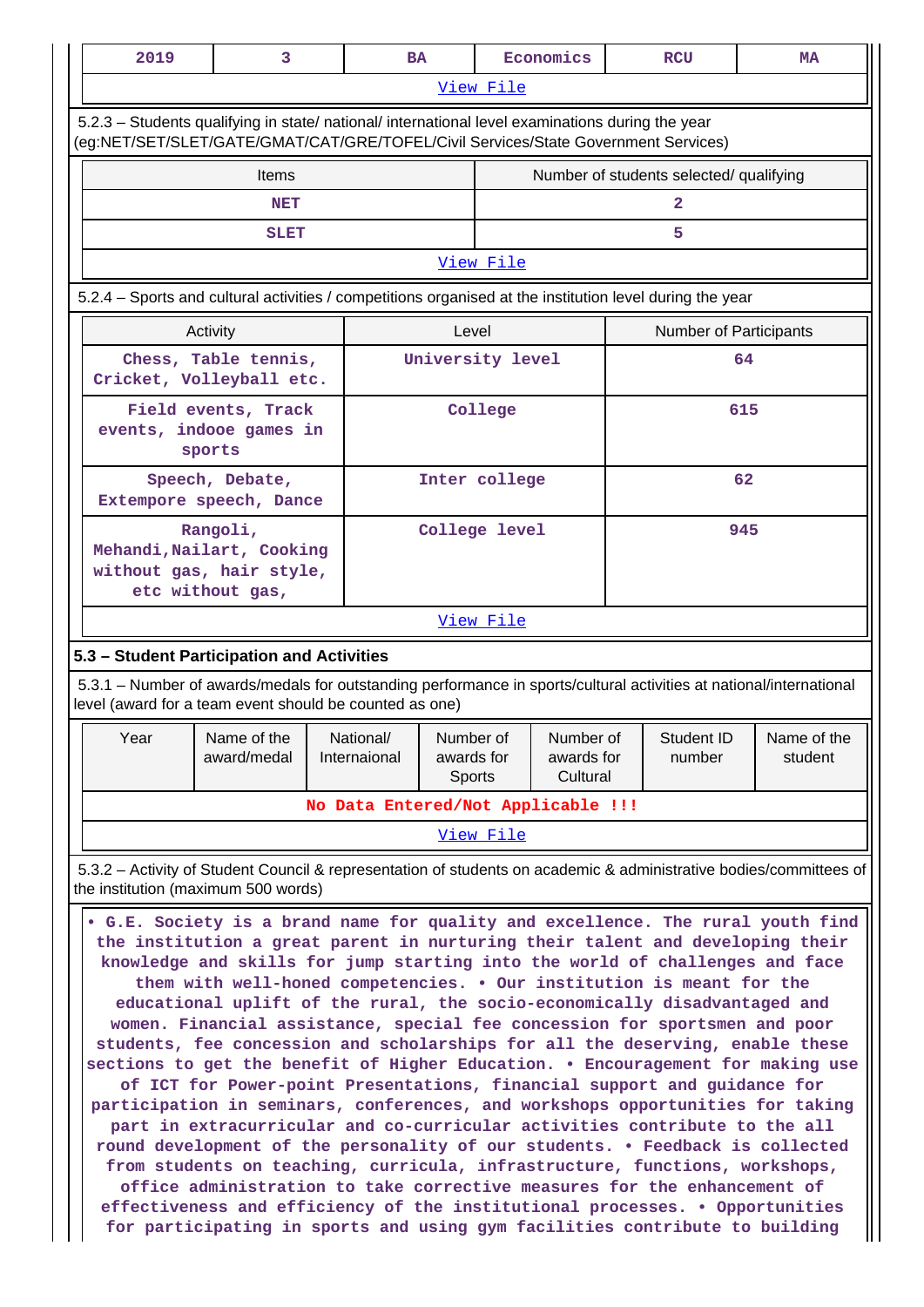**strong and healthy youth on the campus. • Participation of our students in inter-collegiate academic an co-curricular activities help to reach excellence and to develop competencies required for the competitive world. • NSS and Red Ribbon activities, celebration of National festivals, celebration of birthdays of iconic personalities, awareness rallies various other programmes for instilling and developing commitment and concern for the community, gender sensitization, services to the aged, the physically challenged and the floodaffected develop a sense of brother -hood as well as enlightened citizenship amongst our students. • Placement and Career Guidance Cell, Campus interview training programmes, support for taking part in campus interviews help our students to envision their future and prepare for future career well in advance. • Awards for achievements to the students boost their self confidence and interest and help them keep the institution and their college days in their hearts. Cash prizes, medals, trophies, shields, certificates are the symbols of our student support and constant source of inspiration to our students. • Student awards have fetched the next generation learners to our institution in the past and they continue to do so at present and ever in future.**

### **5.4 – Alumni Engagement**

5.4.1 – Whether the institution has registered Alumni Association?

 **No**

5.4.2 – No. of enrolled Alumni:

**2500** 

5.4.3 – Alumni contribution during the year (in Rupees) :

**25850**

5.4.4 – Meetings/activities organized by Alumni Association :

 **We have an unregistered but very active Alumni association. • ?Meetings are conducted every year. • ?Alumni association gives valuable suggestions for student's welfare and development of the college. • Rain Water Harvesting system has been created under the financial assistance of Alumni Association • Large size Display Boards have been installed in the courtesy of Alumni Association • Participation and support in major events of the college. • Our alumni interact with our students to inspire and guide them.**

## **CRITERION VI – GOVERNANCE, LEADERSHIP AND MANAGEMENT**

#### **6.1 – Institutional Vision and Leadership**

 6.1.1 – Mention two practices of decentralization and participative management during the last year (maximum 500 words)

 **Management supports and encourages the staff for Improving the effectiveness and efficiency of the institutional processes in the following ways: • Functioning of admission committee • Functioning of Time-Table committee • Attending seminars and conferences • Encouraging staff and students to undertake research activities • Support for organization of conferences/workshops/seminars • Health facilities/Health insurance • Organization of cultural programmes • University / Zonal/College level sports meets • Organization of various co-curricular and extracurricular programmes • IT/Management Fests • Felicitation to staff • Various functions throughout the year Encouragement and support to staff members • To participate and to present papers in National/ International seminars, conferences, workshops etc • To pursue Ph.D. and M. Phil • To publish research articles • To undertake MRPs • To participate in Refresher Course /Orientation Course • To attend training**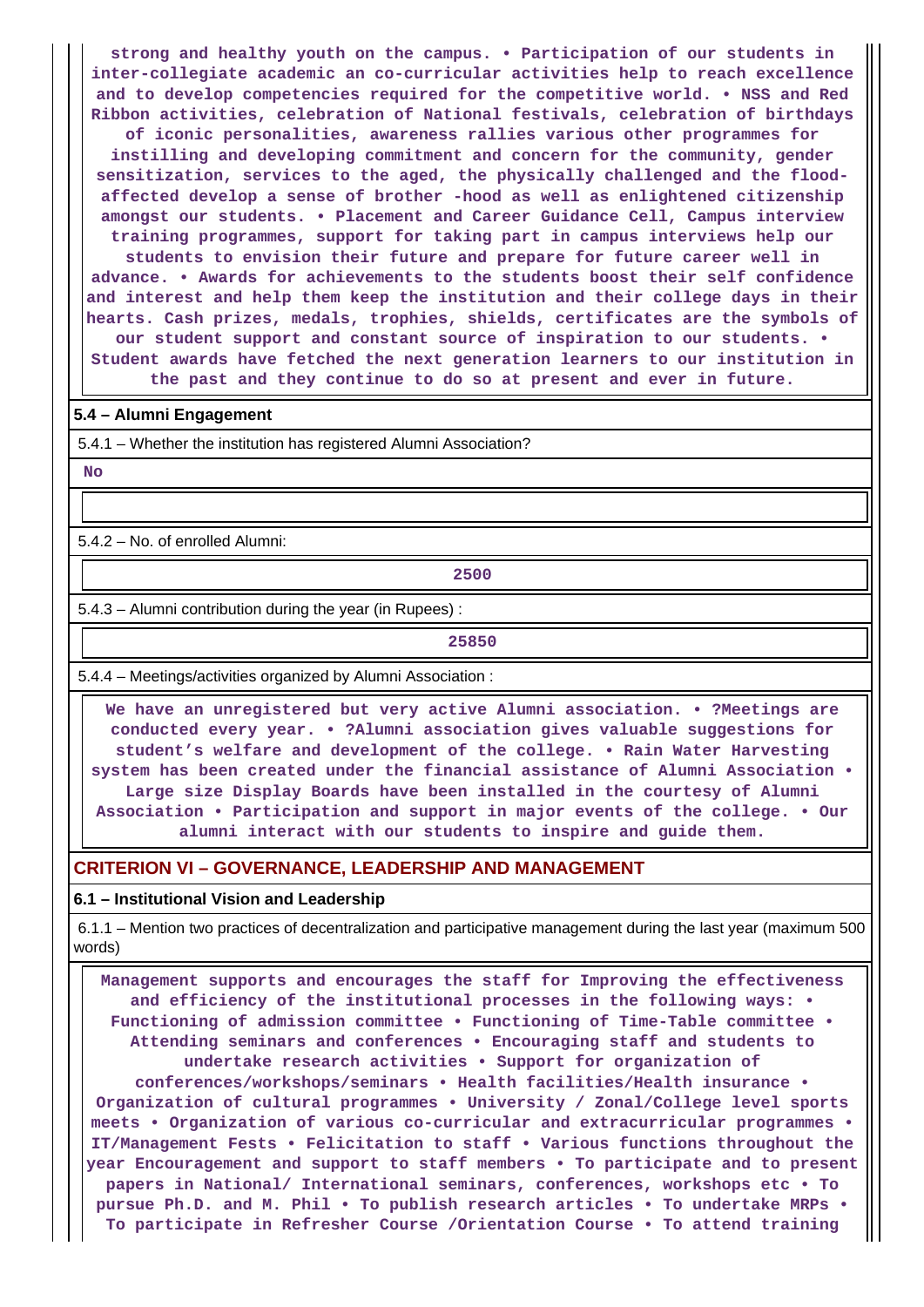**programmes • To deliver guest lectures • To work as experts such as resource persons/ peer team members etc • Formation of various committees and delegation of authority and responsibilities to staff members to perform various activities • Involvement of staff in academic and co-curricular activities • Fair treatment of employees • Annual Increments to staff • Special leave, TA and DA for attending seminars, conferences and training programme • Organization of seminars, conferences, workshops • Salary payment to temporary staff on time by the management • Felicitation to achievers**

6.1.2 – Does the institution have a Management Information System (MIS)?

## *Yes*

## **6.2 – Strategy Development and Deployment**

6.2.1 – Quality improvement strategies adopted by the institution for each of the following (with in 100 words each):

| <b>Strategy Type</b>   | Details                                                                                                                                                                                                                                                                            |  |  |  |  |  |
|------------------------|------------------------------------------------------------------------------------------------------------------------------------------------------------------------------------------------------------------------------------------------------------------------------------|--|--|--|--|--|
| Curriculum Development | • Facilities for slow learners are<br>provided. • Strong feedback and reviews<br>system prevails. . Strict monitoring of<br>curricular plan and its implementation.                                                                                                                |  |  |  |  |  |
|                        | • Organising various workshops on<br>different subjects. . Practices of the<br>college observed in 2017-18. o<br>Continuous feedback system for<br>learning. o Regular staff meeting with                                                                                          |  |  |  |  |  |
|                        | HOD for proper functioning of the<br>Department with regards to syllabus<br>coverage, Home assignments, Attendance<br>and Internal Assessment - Teaching and<br>Evaluation Plan. o Moulding students<br>with moral values through mentoring. o                                     |  |  |  |  |  |
|                        | Remedial Classes and Tutorial classes<br>help slow and below average learners to<br>perform well in their academic<br>activities. o Organizing the workshops<br>to all teaching and non-teaching staff<br>of the collage to empower them with<br>required updated computer skills. |  |  |  |  |  |

6.2.2 – Implementation of e-governance in areas of operations:

| E-governace area              | Details                                            |  |  |  |  |
|-------------------------------|----------------------------------------------------|--|--|--|--|
| Student Admission and Support | the whole process of admission in<br>computerised. |  |  |  |  |

### **6.3 – Faculty Empowerment Strategies**

 6.3.1 – Teachers provided with financial support to attend conferences / workshops and towards membership fee of professional bodies during the year

| Year                                                                                                                                                            | Name of Teacher | Name of conference/<br>workshop attended<br>for which financial<br>support provided | Name of the<br>professional body for<br>which membership<br>fee is provided | Amount of support |  |  |  |  |
|-----------------------------------------------------------------------------------------------------------------------------------------------------------------|-----------------|-------------------------------------------------------------------------------------|-----------------------------------------------------------------------------|-------------------|--|--|--|--|
| No Data Entered/Not Applicable !!!                                                                                                                              |                 |                                                                                     |                                                                             |                   |  |  |  |  |
| View File                                                                                                                                                       |                 |                                                                                     |                                                                             |                   |  |  |  |  |
| 6.3.2 – Number of professional development / administrative training programmes organized by the College for<br>teaching and non teaching staff during the year |                 |                                                                                     |                                                                             |                   |  |  |  |  |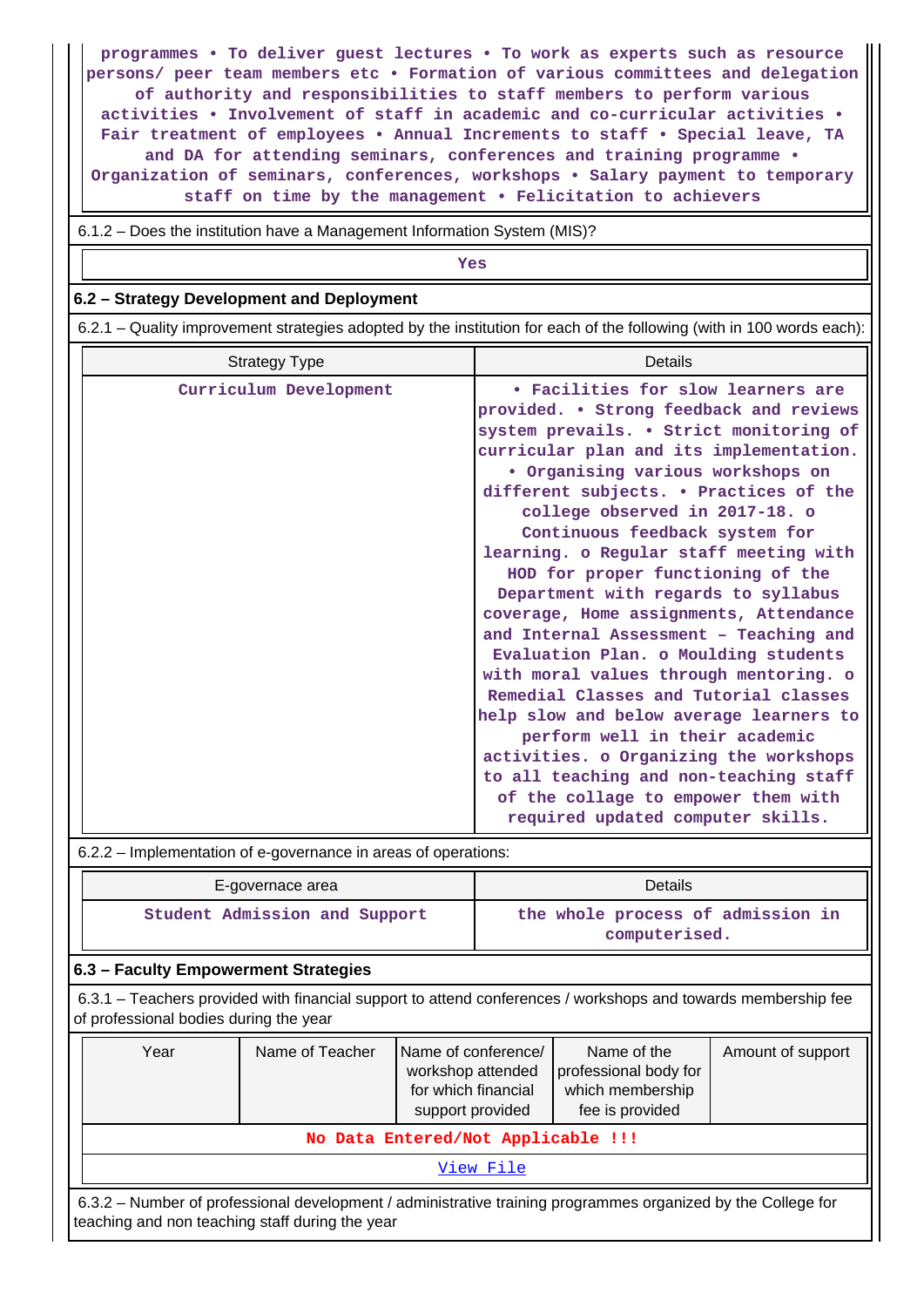| Year | Title of the<br>professional<br>development<br>programme<br>organised for<br>teaching staff | Title of the<br>administrative<br>training<br>programme<br>organised for<br>non-teaching<br>staff | From date  | To Date    | Number of<br>participants<br>(Teaching<br>staff) | Number of<br>participants<br>(non-teaching<br>staff) |
|------|---------------------------------------------------------------------------------------------|---------------------------------------------------------------------------------------------------|------------|------------|--------------------------------------------------|------------------------------------------------------|
| 2018 | <b>RUSA</b><br>Meeting                                                                      | <b>Nill</b>                                                                                       | 10/04/2018 | 10/04/2018 | $\mathbf{1}$                                     | Nill                                                 |
| 2018 | <b>RUSA</b><br>Meeting                                                                      | Nill                                                                                              | 15/06/2018 | 15/06/2018 | $\mathbf{1}$                                     | <b>Nill</b>                                          |
| 2018 | <b>BOS</b><br>Meeting                                                                       | <b>Nill</b>                                                                                       | 04/07/2018 | 04/07/2018 | $\mathbf{1}$                                     | <b>Nill</b>                                          |
| 2018 | <b>BOE</b><br>Meeting                                                                       | <b>Nill</b>                                                                                       | 28/09/2018 | 28/09/2018 | $\mathbf{1}$                                     | <b>Nill</b>                                          |
| 2018 | <b>BOE</b><br>Meeting                                                                       | <b>Nill</b>                                                                                       | 09/10/2018 | 09/10/2018 | $\mathbf{1}$                                     | <b>Nill</b>                                          |
| 2018 | <b>BOE</b><br>Meeting<br>Urdu                                                               | <b>Nill</b>                                                                                       | 08/03/2018 | 08/03/2018 | $\overline{1}$                                   | <b>Nill</b>                                          |
| 2018 | <b>RUSA</b><br>Meeting                                                                      | <b>Nill</b>                                                                                       | 10/04/2018 | 10/04/2018 | $\overline{2}$                                   | <b>Nill</b>                                          |
| 2018 | <b>BOS</b><br>Meeting                                                                       | Nill                                                                                              | 04/07/2018 | 04/07/2018 | $\overline{1}$                                   | Nill                                                 |
| 2018 | <b>BOE</b><br>Meeting                                                                       | <b>Nill</b>                                                                                       | 28/09/2018 | 28/09/2018 | $\mathbf{1}$                                     | <b>Nill</b>                                          |
| 2018 | <b>BOE</b><br>Meeting                                                                       | <b>Nill</b>                                                                                       | 09/10/2018 | 09/10/2018 | 1                                                | <b>Nill</b>                                          |
|      |                                                                                             |                                                                                                   | View File  |            |                                                  |                                                      |

 6.3.3 – No. of teachers attending professional development programmes, viz., Orientation Programme, Refresher Course, Short Term Course, Faculty Development Programmes during the year

| Title of the<br>professional<br>development<br>programme               | Number of teachers<br>who attended | From Date  |              | To date                       | Duration |  |  |  |  |  |
|------------------------------------------------------------------------|------------------------------------|------------|--------------|-------------------------------|----------|--|--|--|--|--|
| Refresher<br>Course at HRDC<br>Bangalore                               | 1                                  |            | 07/03/2019   | 27/03/2019                    | 21       |  |  |  |  |  |
| Refresher<br>Course at HRDC<br><b>KU Dharwad</b>                       | $\overline{\mathbf{2}}$            |            | 11/03/2019   | 31/03/2019                    | 21       |  |  |  |  |  |
| Refresher<br>Course at HRDC<br>Mysure                                  | 1                                  | 18/09/2018 |              | 08/10/2018                    | 21       |  |  |  |  |  |
|                                                                        | View File                          |            |              |                               |          |  |  |  |  |  |
| 6.3.4 - Faculty and Staff recruitment (no. for permanent recruitment): |                                    |            |              |                               |          |  |  |  |  |  |
|                                                                        | Teaching                           |            | Non-teaching |                               |          |  |  |  |  |  |
| Permanent                                                              | <b>Full Time</b>                   |            |              | <b>Full Time</b><br>Permanent |          |  |  |  |  |  |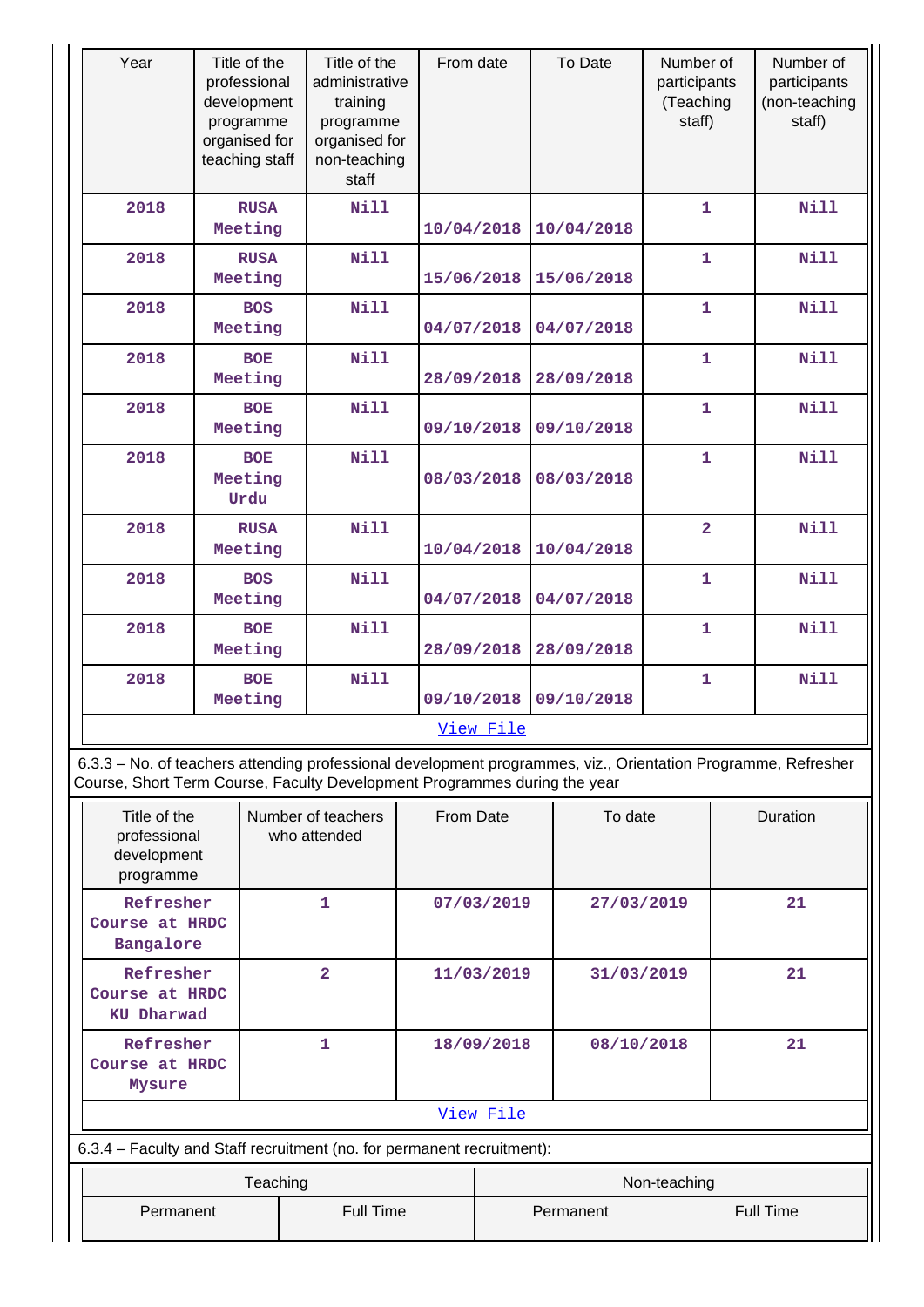| $\overline{2}$                                                                                                                                       |                                                                                                                                                                                                                                                                                                                                                                                                                                                                                                                                                                                                                                        | 48       | Nill                                  |             | Nill                                                                                                                                                         |  |  |  |
|------------------------------------------------------------------------------------------------------------------------------------------------------|----------------------------------------------------------------------------------------------------------------------------------------------------------------------------------------------------------------------------------------------------------------------------------------------------------------------------------------------------------------------------------------------------------------------------------------------------------------------------------------------------------------------------------------------------------------------------------------------------------------------------------------|----------|---------------------------------------|-------------|--------------------------------------------------------------------------------------------------------------------------------------------------------------|--|--|--|
| 6.3.5 - Welfare schemes for                                                                                                                          |                                                                                                                                                                                                                                                                                                                                                                                                                                                                                                                                                                                                                                        |          |                                       |             |                                                                                                                                                              |  |  |  |
| Teaching                                                                                                                                             |                                                                                                                                                                                                                                                                                                                                                                                                                                                                                                                                                                                                                                        |          | Non-teaching                          |             | <b>Students</b>                                                                                                                                              |  |  |  |
| none                                                                                                                                                 |                                                                                                                                                                                                                                                                                                                                                                                                                                                                                                                                                                                                                                        |          | none                                  |             | student welfare schemes                                                                                                                                      |  |  |  |
| 6.4 - Financial Management and Resource Mobilization                                                                                                 |                                                                                                                                                                                                                                                                                                                                                                                                                                                                                                                                                                                                                                        |          |                                       |             |                                                                                                                                                              |  |  |  |
| 6.4.1 – Institution conducts internal and external financial audits regularly (with in 100 words each)                                               |                                                                                                                                                                                                                                                                                                                                                                                                                                                                                                                                                                                                                                        |          |                                       |             |                                                                                                                                                              |  |  |  |
|                                                                                                                                                      | The institutional mechanism to monitor effective and efficient use of available<br>financial resources is . Finance Committee Review . Budgeting . Tally<br>Accounting System . Auditing - 1. Internal 2. External . Internal audit by the<br>management . External audit by the government . Date of last audit by the<br>management : 02-03-2019 . Audit compliance Sl.No. General Remarks of Auditors<br>Replies by the College -Nil- Audit Type External Internal Yes/No Agency Yes/No<br>Authority Academic Yes Affiliation committee (LIC) From RCU Belagavi Yes<br>Principal IQAC Administrative -- -- Yes Principal Management |          |                                       |             |                                                                                                                                                              |  |  |  |
| 6.4.2 – Funds / Grants received from management, non-government bodies, individuals, philanthropies during the<br>year(not covered in Criterion III) |                                                                                                                                                                                                                                                                                                                                                                                                                                                                                                                                                                                                                                        |          |                                       |             |                                                                                                                                                              |  |  |  |
| Name of the non government<br>Funds/ Grnats received in Rs.<br>Purpose<br>funding agencies /individuals                                              |                                                                                                                                                                                                                                                                                                                                                                                                                                                                                                                                                                                                                                        |          |                                       |             |                                                                                                                                                              |  |  |  |
| No Data Entered/Not Applicable !!!                                                                                                                   |                                                                                                                                                                                                                                                                                                                                                                                                                                                                                                                                                                                                                                        |          |                                       |             |                                                                                                                                                              |  |  |  |
| <u>View File</u>                                                                                                                                     |                                                                                                                                                                                                                                                                                                                                                                                                                                                                                                                                                                                                                                        |          |                                       |             |                                                                                                                                                              |  |  |  |
| 6.4.3 - Total corpus fund generated                                                                                                                  |                                                                                                                                                                                                                                                                                                                                                                                                                                                                                                                                                                                                                                        |          |                                       |             |                                                                                                                                                              |  |  |  |
| $\mathbf 0$                                                                                                                                          |                                                                                                                                                                                                                                                                                                                                                                                                                                                                                                                                                                                                                                        |          |                                       |             |                                                                                                                                                              |  |  |  |
|                                                                                                                                                      |                                                                                                                                                                                                                                                                                                                                                                                                                                                                                                                                                                                                                                        |          |                                       |             |                                                                                                                                                              |  |  |  |
| 6.5 - Internal Quality Assurance System                                                                                                              |                                                                                                                                                                                                                                                                                                                                                                                                                                                                                                                                                                                                                                        |          |                                       |             |                                                                                                                                                              |  |  |  |
| 6.5.1 – Whether Academic and Administrative Audit (AAA) has been done?                                                                               |                                                                                                                                                                                                                                                                                                                                                                                                                                                                                                                                                                                                                                        |          |                                       |             |                                                                                                                                                              |  |  |  |
| <b>Audit Type</b>                                                                                                                                    |                                                                                                                                                                                                                                                                                                                                                                                                                                                                                                                                                                                                                                        | External |                                       |             | Internal                                                                                                                                                     |  |  |  |
|                                                                                                                                                      | Yes/No                                                                                                                                                                                                                                                                                                                                                                                                                                                                                                                                                                                                                                 |          | Agency                                | Yes/No      | Authority                                                                                                                                                    |  |  |  |
| Academic                                                                                                                                             | <b>No</b>                                                                                                                                                                                                                                                                                                                                                                                                                                                                                                                                                                                                                              |          | <b>Nill</b>                           | <b>Nill</b> | Nill                                                                                                                                                         |  |  |  |
| Administrative                                                                                                                                       | Nill                                                                                                                                                                                                                                                                                                                                                                                                                                                                                                                                                                                                                                   |          | Nill                                  | Yes         | Sarita Parmar                                                                                                                                                |  |  |  |
| 6.5.2 - Activities and support from the Parent - Teacher Association (at least three)                                                                |                                                                                                                                                                                                                                                                                                                                                                                                                                                                                                                                                                                                                                        |          |                                       |             |                                                                                                                                                              |  |  |  |
|                                                                                                                                                      |                                                                                                                                                                                                                                                                                                                                                                                                                                                                                                                                                                                                                                        |          | Staff and parents meeting is arranged |             |                                                                                                                                                              |  |  |  |
| 6.5.3 - Development programmes for support staff (at least three)                                                                                    |                                                                                                                                                                                                                                                                                                                                                                                                                                                                                                                                                                                                                                        |          |                                       |             |                                                                                                                                                              |  |  |  |
|                                                                                                                                                      |                                                                                                                                                                                                                                                                                                                                                                                                                                                                                                                                                                                                                                        |          |                                       |             | 1. Health Programme conducted on 15-12-2018 2. Importance of yoga on<br>International Yoga Day on 21-06-2019 3. Aids awareness program on 1/12/2018          |  |  |  |
| 6.5.4 – Post Accreditation initiative(s) (mention at least three)                                                                                    |                                                                                                                                                                                                                                                                                                                                                                                                                                                                                                                                                                                                                                        |          |                                       |             |                                                                                                                                                              |  |  |  |
|                                                                                                                                                      |                                                                                                                                                                                                                                                                                                                                                                                                                                                                                                                                                                                                                                        |          |                                       |             | certificate programs in soft skill and Yoga is started Staff is encouraged to<br>undertake major and minor research projects Alumni activities are increased |  |  |  |
| 6.5.5 - Internal Quality Assurance System Details                                                                                                    |                                                                                                                                                                                                                                                                                                                                                                                                                                                                                                                                                                                                                                        |          |                                       |             |                                                                                                                                                              |  |  |  |
|                                                                                                                                                      | a) Submission of Data for AISHE portal                                                                                                                                                                                                                                                                                                                                                                                                                                                                                                                                                                                                 |          |                                       |             | Yes                                                                                                                                                          |  |  |  |
|                                                                                                                                                      | b) Participation in NIRF                                                                                                                                                                                                                                                                                                                                                                                                                                                                                                                                                                                                               |          |                                       |             | No                                                                                                                                                           |  |  |  |
|                                                                                                                                                      | c)ISO certification                                                                                                                                                                                                                                                                                                                                                                                                                                                                                                                                                                                                                    |          |                                       |             | No                                                                                                                                                           |  |  |  |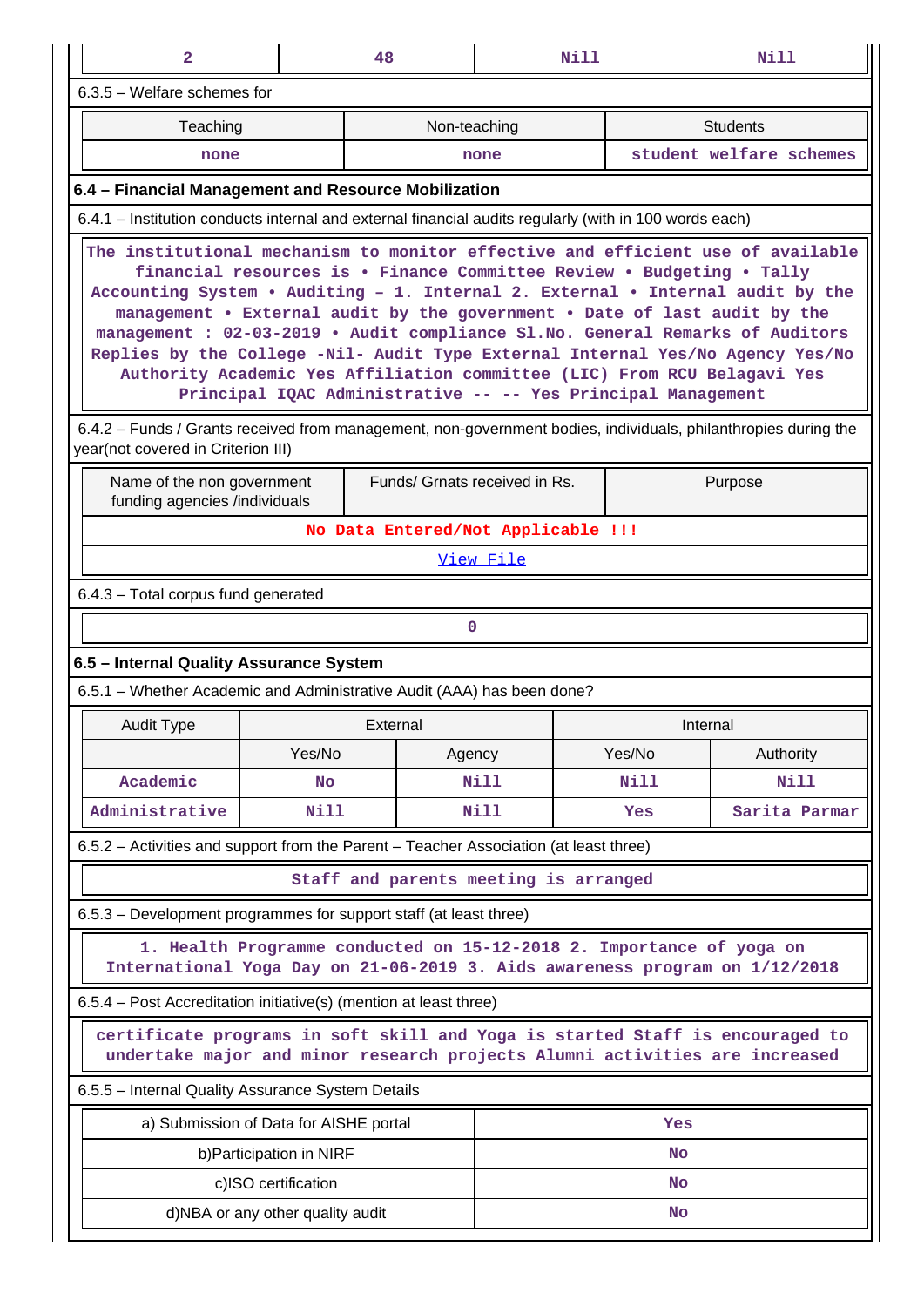|                                                                                                                      | 6.5.6 - Number of Quality Initiatives undertaken during the year                  |                                                                             |            |                                                 |                                                                                       |    |                               |                            |                                                     |  |
|----------------------------------------------------------------------------------------------------------------------|-----------------------------------------------------------------------------------|-----------------------------------------------------------------------------|------------|-------------------------------------------------|---------------------------------------------------------------------------------------|----|-------------------------------|----------------------------|-----------------------------------------------------|--|
| Year                                                                                                                 |                                                                                   | Name of quality                                                             |            | Date of<br>initiative by IQAC   conducting IQAC | <b>Duration From</b>                                                                  |    | <b>Duration To</b>            |                            | Number of<br>participants                           |  |
|                                                                                                                      |                                                                                   |                                                                             |            |                                                 | No Data Entered/Not Applicable !!!                                                    |    |                               |                            |                                                     |  |
|                                                                                                                      |                                                                                   |                                                                             |            |                                                 | View File                                                                             |    |                               |                            |                                                     |  |
| <b>CRITERION VII – INSTITUTIONAL VALUES AND BEST PRACTICES</b>                                                       |                                                                                   |                                                                             |            |                                                 |                                                                                       |    |                               |                            |                                                     |  |
| 7.1 - Institutional Values and Social Responsibilities                                                               |                                                                                   |                                                                             |            |                                                 |                                                                                       |    |                               |                            |                                                     |  |
| 7.1.1 – Gender Equity (Number of gender equity promotion programmes organized by the institution during the<br>year) |                                                                                   |                                                                             |            |                                                 |                                                                                       |    |                               |                            |                                                     |  |
| Title of the<br>programme                                                                                            | Period from                                                                       |                                                                             |            | Period To                                       |                                                                                       |    | <b>Number of Participants</b> |                            |                                                     |  |
|                                                                                                                      |                                                                                   |                                                                             |            |                                                 |                                                                                       |    | Female                        |                            | Male                                                |  |
| International<br>Woman's Day<br>celebrated                                                                           |                                                                                   | 08/03/2019                                                                  |            |                                                 | 18/03/2019                                                                            |    | 150                           |                            | 100                                                 |  |
| Cooking<br>without gas<br>competition.                                                                               |                                                                                   | 09/03/2019                                                                  |            |                                                 | 09/03/2019                                                                            |    | 28                            |                            | <b>Nill</b>                                         |  |
| Arabic<br>Mehandi/Indian<br>Mehandi<br>competition                                                                   |                                                                                   | 11/03/2019                                                                  |            |                                                 | 11/03/2019                                                                            | 35 |                               |                            | 5                                                   |  |
| Making<br>ornament from<br>vegetables and<br>fruits                                                                  |                                                                                   | 18/03/2019                                                                  |            | 18/03/2019                                      |                                                                                       |    | 19                            |                            | 12                                                  |  |
| Nail Art<br>Competition and<br>Rangoli                                                                               |                                                                                   | 18/03/2019                                                                  | 18/03/2019 |                                                 | 55                                                                                    |    |                               | <b>Nill</b>                |                                                     |  |
| 7.1.2 - Environmental Consciousness and Sustainability/Alternate Energy initiatives such as:                         |                                                                                   |                                                                             |            |                                                 |                                                                                       |    |                               |                            |                                                     |  |
|                                                                                                                      |                                                                                   |                                                                             |            |                                                 | Percentage of power requirement of the University met by the renewable energy sources |    |                               |                            |                                                     |  |
| 3 rain harvesting units are constructed My college my Tree program is initiated                                      |                                                                                   |                                                                             |            |                                                 | where a student plants a tree and takes care of it                                    |    |                               |                            |                                                     |  |
| 7.1.3 - Differently abled (Divyangjan) friendliness                                                                  |                                                                                   |                                                                             |            |                                                 |                                                                                       |    |                               |                            |                                                     |  |
| Item facilities                                                                                                      |                                                                                   |                                                                             |            | Yes/No                                          |                                                                                       |    |                               | Number of beneficiaries    |                                                     |  |
| Physical facilities                                                                                                  |                                                                                   |                                                                             |            |                                                 | Yes                                                                                   |    |                               | 8                          |                                                     |  |
|                                                                                                                      | Ramp/Rails                                                                        |                                                                             |            |                                                 | Yes                                                                                   |    |                               | 8                          |                                                     |  |
|                                                                                                                      | Rest Rooms                                                                        |                                                                             |            |                                                 | Yes                                                                                   |    |                               | 8                          |                                                     |  |
| Scribes for examination                                                                                              |                                                                                   |                                                                             |            |                                                 | Yes                                                                                   |    |                               | 8                          |                                                     |  |
| 7.1.4 - Inclusion and Situatedness                                                                                   |                                                                                   |                                                                             |            |                                                 |                                                                                       |    |                               |                            |                                                     |  |
| Year                                                                                                                 | Number of<br>initiatives to<br>address<br>locational<br>advantages<br>and disadva | Number of<br>initiatives<br>taken to<br>engage with<br>and<br>contribute to |            | Date                                            | Duration                                                                              |    | Name of<br>initiative         | <b>Issues</b><br>addressed | Number of<br>participating<br>students<br>and staff |  |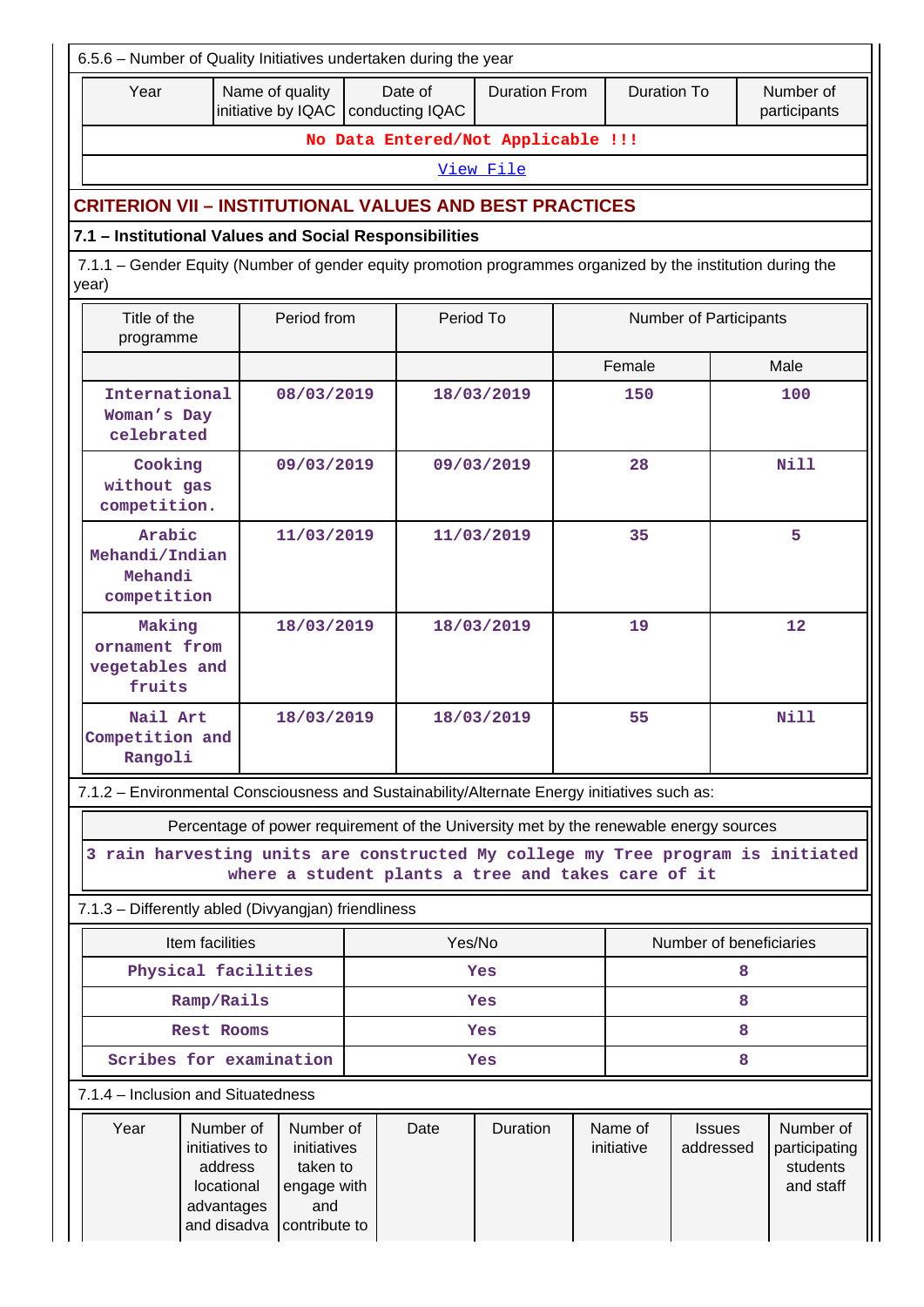| ntages                                                                                            | local<br>community |                      |                                                                    |  |                                                                                                                                                                                                                                                                                                                                                                                                                                                  |  |  |
|---------------------------------------------------------------------------------------------------|--------------------|----------------------|--------------------------------------------------------------------|--|--------------------------------------------------------------------------------------------------------------------------------------------------------------------------------------------------------------------------------------------------------------------------------------------------------------------------------------------------------------------------------------------------------------------------------------------------|--|--|
|                                                                                                   |                    |                      | No Data Entered/Not Applicable !!!                                 |  |                                                                                                                                                                                                                                                                                                                                                                                                                                                  |  |  |
|                                                                                                   |                    |                      | View File                                                          |  |                                                                                                                                                                                                                                                                                                                                                                                                                                                  |  |  |
| 7.1.5 - Human Values and Professional Ethics Code of conduct (handbooks) for various stakeholders |                    |                      |                                                                    |  |                                                                                                                                                                                                                                                                                                                                                                                                                                                  |  |  |
| <b>Title</b>                                                                                      |                    |                      | Date of publication                                                |  | Follow up(max 100 words)                                                                                                                                                                                                                                                                                                                                                                                                                         |  |  |
| Spoorti                                                                                           |                    | 12/03/2019           |                                                                    |  | Encouragement to<br>students to do research<br>projects / surveys<br>.????Encouragement to<br>students to present<br>research papers .?????To<br>contribute knowledge<br>enriching and research<br>articles to the college<br>miscellany. Displaying<br>students' articles and<br>photo collections on the<br>'Spoorthy Wall Paper'<br>unit of the college which<br>has been instrumental in<br>developing the creativity<br>among the students. |  |  |
| 7.1.6 - Activities conducted for promotion of universal Values and Ethics                         |                    |                      |                                                                    |  |                                                                                                                                                                                                                                                                                                                                                                                                                                                  |  |  |
| Activity                                                                                          |                    | <b>Duration From</b> | <b>Duration To</b>                                                 |  | Number of participants                                                                                                                                                                                                                                                                                                                                                                                                                           |  |  |
| International<br>Yoga day                                                                         |                    | 21/06/2018           | 21/06/2018                                                         |  | 150                                                                                                                                                                                                                                                                                                                                                                                                                                              |  |  |
| My College My<br>Tree                                                                             |                    | 15/08/2018           | 10/04/2019                                                         |  | 74                                                                                                                                                                                                                                                                                                                                                                                                                                               |  |  |
| Soft Skill<br>Development                                                                         |                    | 16/09/2018           | 16/09/2018                                                         |  | 75                                                                                                                                                                                                                                                                                                                                                                                                                                               |  |  |
| <b>Blood Donation</b><br>Camp                                                                     |                    | 12/01/2019           | 12/01/2019                                                         |  | 220                                                                                                                                                                                                                                                                                                                                                                                                                                              |  |  |
| International<br>Womens Day                                                                       |                    | 08/03/2019           | 18/03/2019                                                         |  | 250                                                                                                                                                                                                                                                                                                                                                                                                                                              |  |  |
| AIDS awareness<br>program                                                                         |                    | 01/12/2018           | 01/12/2018                                                         |  | 350                                                                                                                                                                                                                                                                                                                                                                                                                                              |  |  |
| Founders Day                                                                                      |                    | 08/02/2019           | 08/02/2019                                                         |  | 154                                                                                                                                                                                                                                                                                                                                                                                                                                              |  |  |
|                                                                                                   |                    |                      | View File                                                          |  |                                                                                                                                                                                                                                                                                                                                                                                                                                                  |  |  |
| 7.1.7 – Initiatives taken by the institution to make the campus eco-friendly (at least five)      |                    |                      |                                                                    |  |                                                                                                                                                                                                                                                                                                                                                                                                                                                  |  |  |
|                                                                                                   |                    |                      | sapling. . Eco-club - Sustainable solutions proactive initiations. |  | Following steps are taken to make campus eco-friendly. They are as listed<br>below. . E-Waste collection, segregation and dispose unit. . Solid waste<br>collection, segregation and di-composition unit. . Vermi Compost Bin - Zoology<br>Department. . NSS units and Botany Department - maintenance of the planted                                                                                                                            |  |  |

## **7.2 – Best Practices**

 $\mathbf{I}$ 

7.2.1 – Describe at least two institutional best practices

**• The college intends the overall personality development of the students in**

Ш